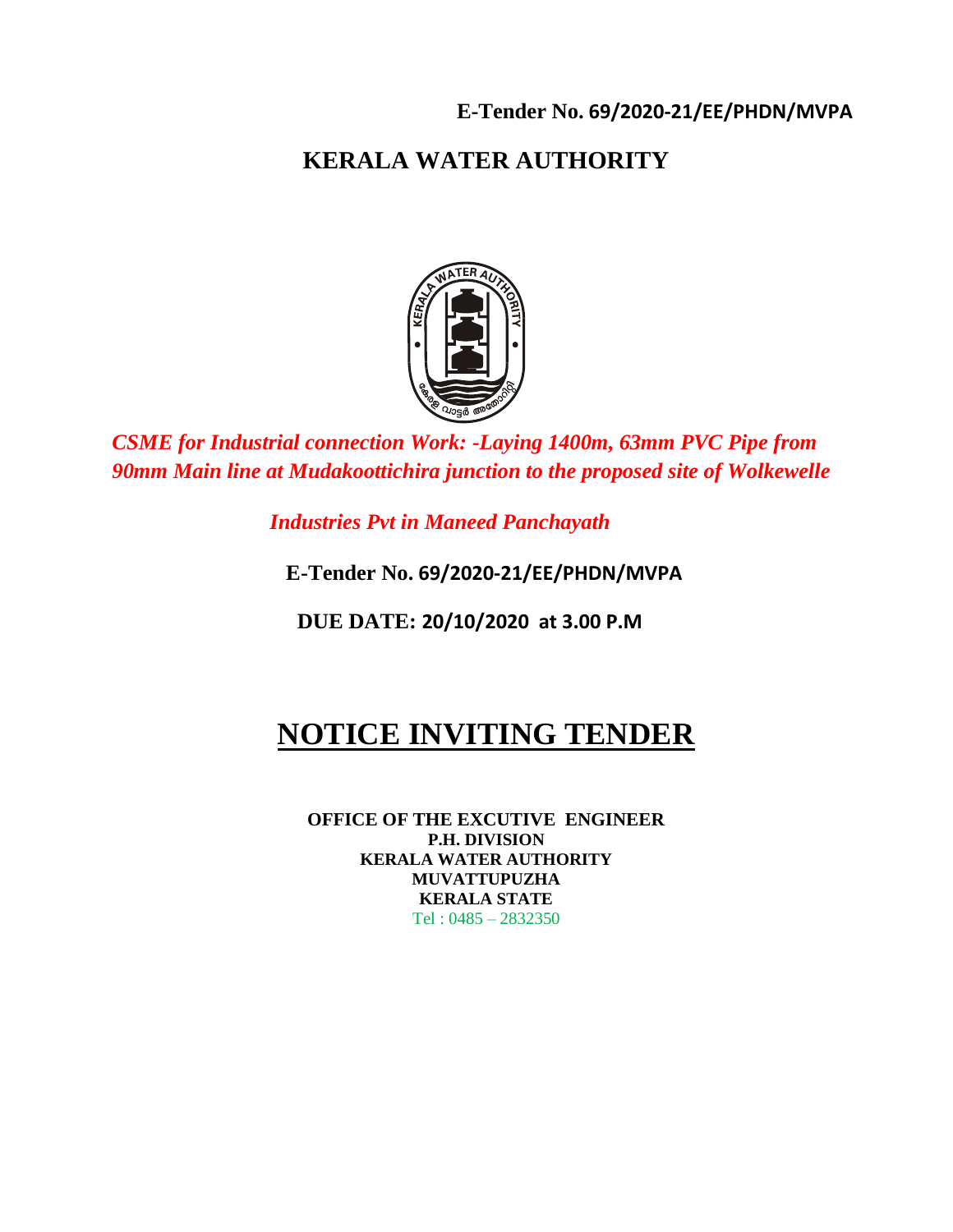# **KERALA WATER AUTHORITY**



*CSME for Industrial connection Work: -Laying 1400m, 63mm PVC Pipe from 90mm Main line at Mudakoottichira junction to the proposed site of Wolkewelle* 

 *Industries Pvt in Maneed Panchayath* 

 **E-Tender No. 69/2020-21/EE/PHDN/MVPA**

**DUE DATE: 20/10/2020 at 3.00 P.M**

# **G.W.D**

# **FORM NO. 83**

**NOTICE INVITING TENDERS FOR WORKS**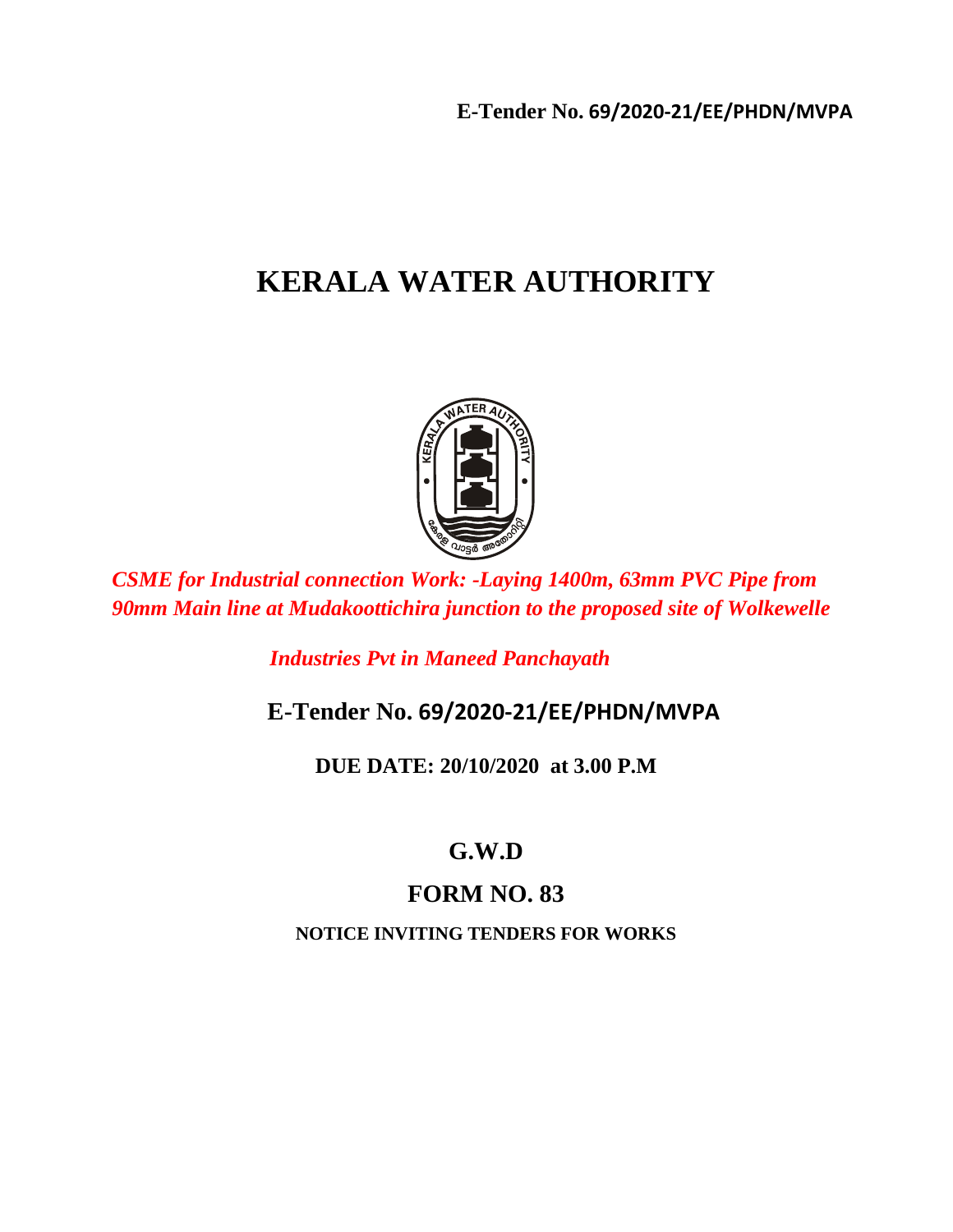#### **OFFICE OF THE EXECUTIVE ENGINEER P.H. DIVISION, KERALA WATER AUTHORITY MUVATTUPUZHA ,KERALA STATE Tel : 0485 – 2832350**

 Electronic tenders are invited for and on behalf of Kerala Water Authority from registered contractors of the Authority Class A to D license for the work of "*CSME for Industrial connection Work: -Laying 1400m, 63mm PVC Pipe from 90mm Main line at Mudakoottichira junction to the proposed site of Wolkewelle Industries Pvt in Maneed Panchayath* **. ."**

- 1. The items and sub-heads of works to be done are enumerated in the Subjoined Schedule. Unless otherwise specified, the tender must be for the whole or any individual work and part tenders are liable to rejection. A contractor may tender for more than one work with the earnest money deposit specified in each case, but shall not tender for any part of a work only, unless specifically so required.
- 2. All works shall be done in conformity with the specification and condition of contract in force in the K.W.A. in case of schedule rate contract tenders must quote their own rates specifically for each item without reference to the departmental estimates or the current schedule of rates and for percentage rate contract only a single rate as an overall percentage above or below or at the rates given in the schedule by a single entry at the bottom of the schedule under the head quoted rate may be made. The rates quoted shall be inclusive ones covering all the operations contemplated in the specifications and tender schedules and all incidental work necessary for such operations such as shorting, bailing, from work scaffolding etc. 'The rates quoted shall be inclusive of sales tax'.
	- (a) When tenders are delivered based on contractor's alternate designs such tenders should be accompanied by a schedule of quantities of materials to be used for each item of work with completed detailed specifications and data, In such cases the benefit any savings in the quantities of materials actually used up under each item of work during execution will accrue to the department.
	- (b) The overall percentage rate accepted and specified in the agreement shall not be varied on any account whatever.
- 3. Tenders which are not submitted in the prescribed form shall be summerly rejected. Tender schedule in format  $A \& B$  should be submitted electronically only. The tenderer shall also upload all supported documents and all pages of the NIT in proof of the understanding and acceptance of all the tender conditions.

The tender as detailed in earlier paragraphs should be submitted electronically before 3.00p.m. on such date prescribed as the last date for the up linking of tender. The hard copy of tender attachments shall be submitted within **three working days of submission of bid electronically.**

The electronic tenders shall be opened at **3.00 P M. on 22/10/2020**. The bidders are advised to be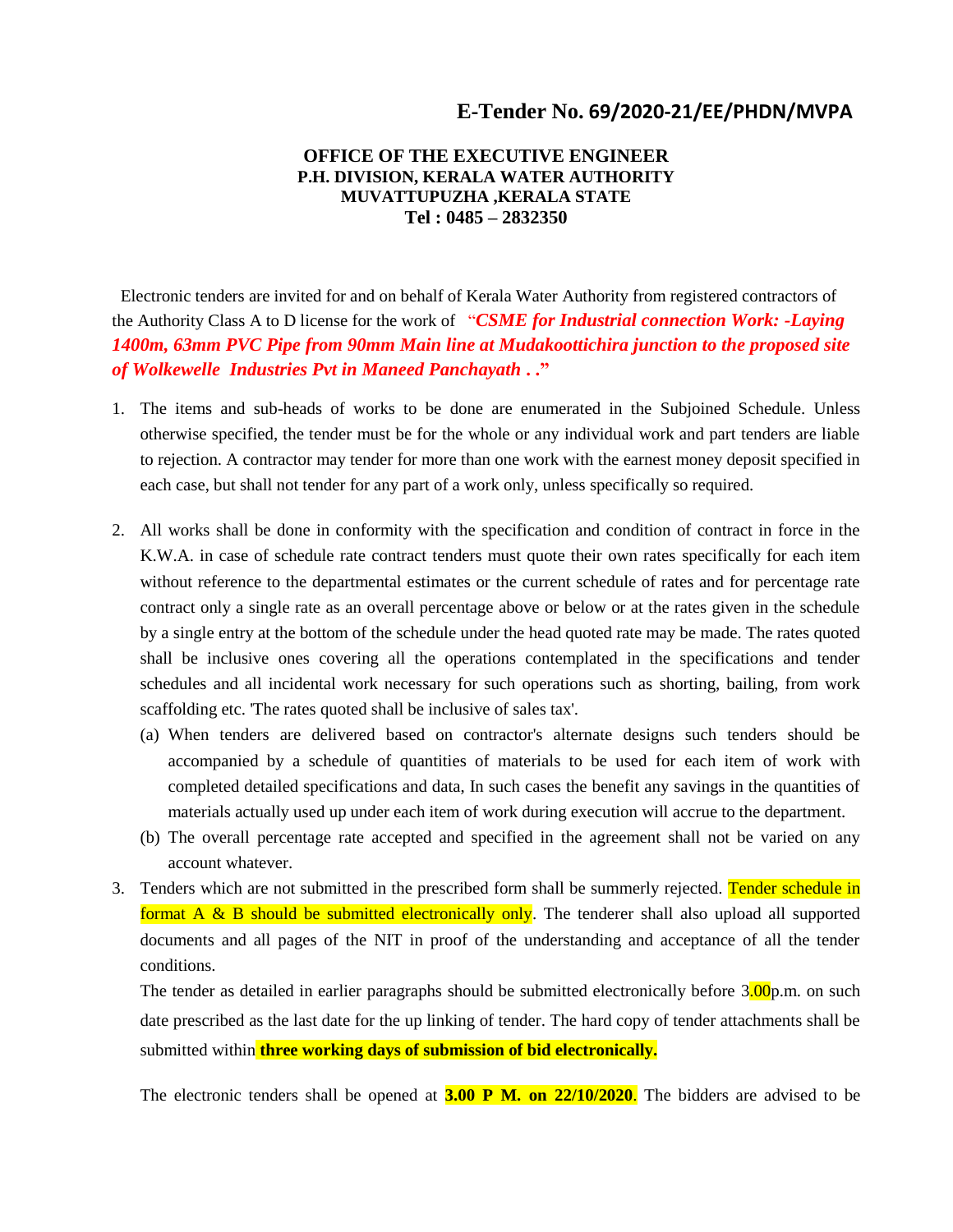present for the opening of tender or they can view the opening through the web site.

Such Officer as may be authorized in this behalf in the presence of such of those tenders of their authorized agents as may be present. In case it is not possible to open the tenders on the specified date due to any valid reason, the revised time and to date of opening of tenders will be intimated in writing to tenders.

The Total amount of each tender will be read out. the tender and all corrections in the tender will be attested by the opening Officer with dates and initial and by the tender, if present a list of corrections which remain unattested by the tender will be made and out pasted to each tender. Details of individual rates will be treated as confidential and will not be read out. Each tender should be accompanied by a receipt for an Earnest Money Deposit of **Rs 11150/-.**The Earnest money will be accepted as e-payment.

Tenders not accompanied by such deposit or receipt will not be considered. Contractors, who have deposited permanent Earnest Money and have secured exemption from individual payments, need not do this except when special earnest money is asked to be deposited.

- 4. Selected contractor will be required to produce income tax and sales tax clearance certificates before final payment is made for the work, and before security deposits released.
- 5 (a) A sum equal to 4% of the value of purchasable items utilised in the work will be retained except that of department supply from each bill as advance towards SalesTax Department when the amount is finalised. Thepercentage will be worked out with reference to thecontracted value of the work whether it is below or abovethe estimate.(Ret. G. O. M. S. 229/17/td Taxes (B) Departmentdated, Trivandrum. 4-3- 1997 and the same state of the state of the state of the state of the state of the state of the state of the state of the state of the state of the state of the state of the state of the state of the state of the state of

G. O. (MS) No. 68/86/TD (B)dated TVM. 4-6-88)

- 5. The tenderer shall examine closely the Madras Detailed Standard specifications and also the standard preliminary specifications contained therein and sign thedivisional office copy of the Madras Detailed StandardSpecification and its addenda volume in token of such studybefore submitting his tender unit rates which shall be forfinished work in site, He shall also carefully study thedrawings and additional specifications and all thedocuments which form part of the agreement to be enteredinto by the accepted tender. The Madras Detailed StandardSpecifications and other document connected with thecontract such as specifications, plans, descriptivespecification sheet regarding materials etc. can be seenat any time during office hours on office days in the officeof the Executive Engineer. A duplicate copy of the set of the contract document can be had on **payment of rupees 1000/-**for each set.
- 6. The tenderer's attention is directed to the requirements for materials under the Clause 'materialsand workmanship' in the 'preliminary specification' materialsconforming to the Indian standard specifications shall beused on the work, and the tenderer shall quote his rateaccordingly.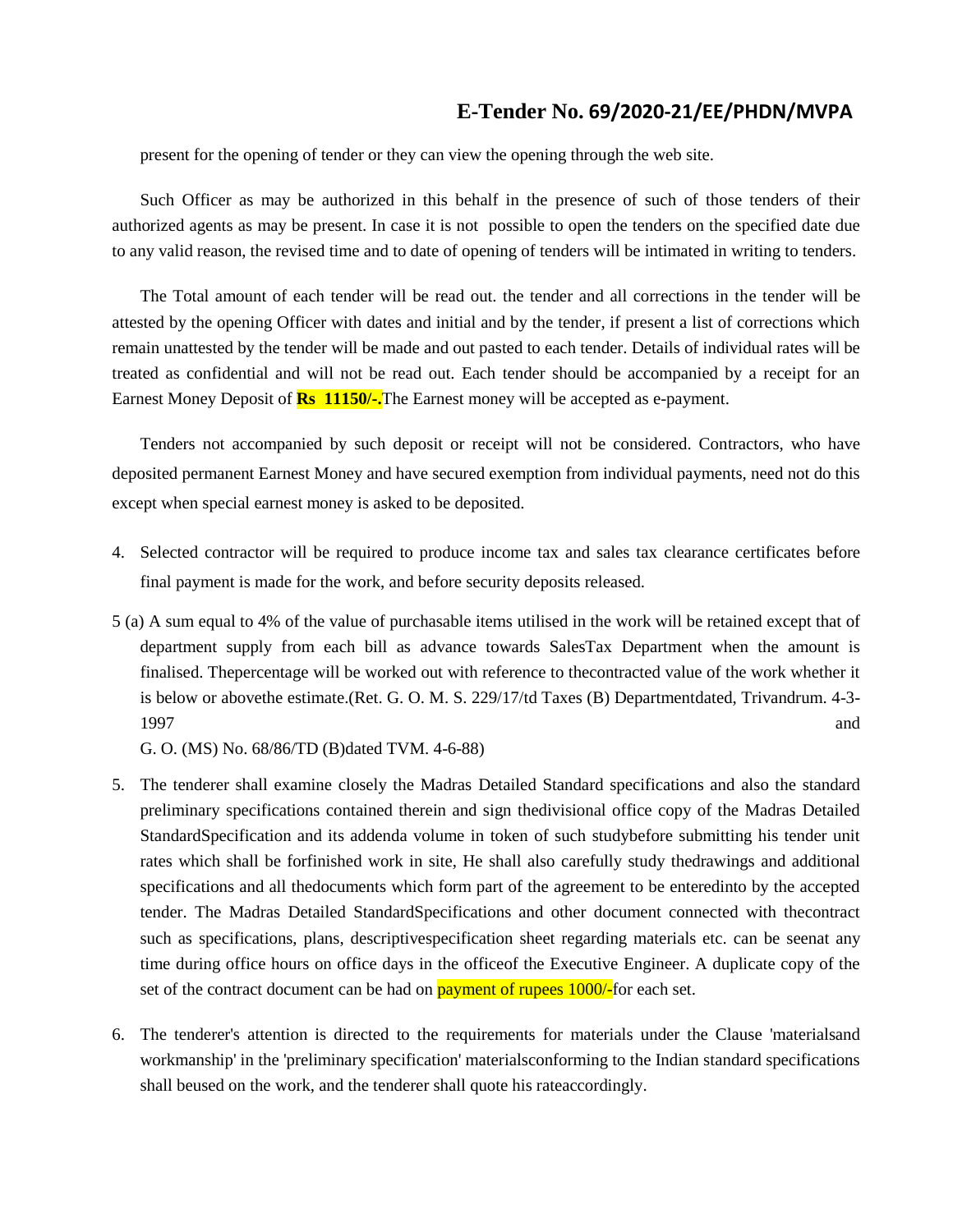- 7. Every tenderer is expected before quoting hisrate to inspect the site of the proposed work. He shouldalso inspect the quarries and satisfy himself about thequality and availability of materials. The name of thequarries, kilns etc. where from certain materials are to beobtained will be given in the descriptive specification sheet.The best class of materials to be obtained from quarries orother source defined shall be used on the work In everycase the material must comply with the relevant standardspecification. Samples of materials, as called for in thestandard specification. Samples of materials, as called forin the standard specification or in this tender notice, or asrequired by the Executive Engineer's in any case shall besubmitted for the Exe. Engineer's approval before thesupply to site of work is begun. If the contractor afterexamination of the source of materials defined in theDescriptive specification sheet, is of opinion that materialscomplying with the standard or the other specification of thecontract cannot be obtained he shall so state clearly in histender and state wherefrom he intends to obtain thematerials subject to the approval of the Executive Engineer.The Government will not, however, after acceptance ofcontract rate pay any extra charges for lead or for any otherreasons in case the contractor is found later on to havemisjudged the materials available. Attention of thecontractor is directed to the standard 'PreliminarySpecification' regarding payment of seignior age, tolls etc.
	- Note: The department does not undertake to construct or make available any approach road or other meansof approach to the proposed work site and the tender shall get acquainted with the availablemeans of approach to the proposed site and quotefor the various items. The department shall not beliable for any claim raised later, on the plea of non-availabilityor non access to the site.
- 8. The tenderer's particular attention is drawn tothe section and clauses in the standard 'PreliminarySpecification' dealing with:-
	- (1) Test, Inspection and rejection of defective materialsand work.
	- (2) Carriage
	- (3) Construction plant
	- (4) Water and Lighting
	- (5) Cleaning up during progress and for delivery
	- (6) Accidents
	- (7) Delays
	- (8) Particulars of payment

The contractor should closely peruse all thespecification clauses which govern the rates which he istendering.

9. In consideration of the tenderer being allowedto quote for the work, he should keep the tender firm for aperiod of**FourMonths**from the date of opening the tender during which period ortill the tenders are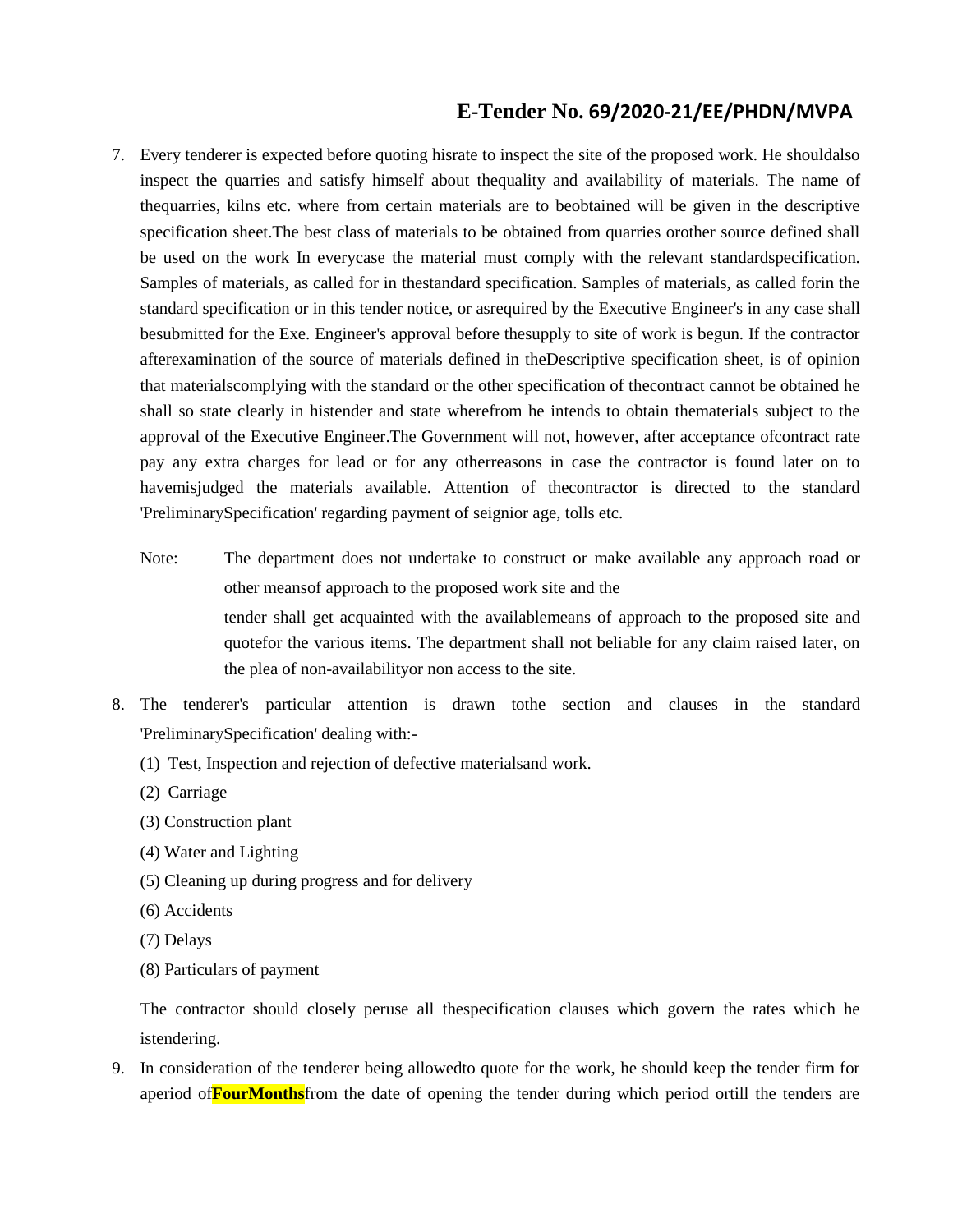decided whichever is earlier he will notbe free to withdraw the tender. Any such withdrawal willentail forfeiture of the earnest money deposited for thework.

Due to departmental or administrative reason it isfound necessary to keep the tender open for a furtherperiod prior consent of the tenderer shall be obtained inwriting for every further period of one month.

10. Before commencing work or within a week after the date when the acceptance of the tender has been intimated to him the tenderer shall deposit a sum which together with Earnest Money Deposit shall make up the balance of 5 (Five) percent of the probable value of contract subject to a maximum of Rs. 3,00,000/- (Three Lakhs only) and it shall be treated as security for the proper fulfillment of the work in the P.W. Schedule Form, it he fails to do this or in the case of P.W. Contractors maintain & specified rate of progress (to be specified in each case in the tender schedule) the earnest money and security deposit shall be forfeited to Government and fresh tenders shall be called tor or the matter otherwise disclosed of. If as a result of such measures due to default of the tenderer to pay the requisite deposit, sign contractors or take possessions of the work, any loss to Government results, the same will be recovered from him as arrears of revenue, out should if be saving to Government, the original contract shall have a claim whatever to the difference. Recoveries on this or any other account will be made from the sum that may be due to the contractor on this or any other subsisting contractors or under the Revenue Recovery etc. or otherwise as the Government may decide.

Note: Investing in Treasury Saving Bank will alone betreated as acceptable form of security.

- 12. The acceptance of the tender rests with **the Executive Engineer, P.H. Division, Muvattupuzha**who does not undertake to accept the lowest or anyparticular tender.
- 13. The right to carry out the work in conformity withor in a manner entirely difference from the terms of thisinvitation that may be considered most suitable before orsubsequent to the receipt of tenders due of exigencies ofwork, is reserved with the department.
- 14. Drawing schedule of quantities, specifications ofwork to be done and conditions of contract to be enteredinto can be seen at the office of the undersigned onpayment of a cost of Rs…………………….......per set. It shallbe definitely understood that the Government does notaccept any responsibility for the correctness or competenceof the schedule, that the schedule is liable to alteration bycommission deduction or addition at he discretions, of thecompetent departmental officer or as set forth in thecondition or contract. The tenderer will, however, base thistender amount in the case of lumpsum tender on the basisof those quantities etc.
- 15. Printed Departmental forms of tender and genera! specifications cannot be obtained from the office of the undersigned. Tenders not submitted in such printed forms or submitted incomplete in any respect whatever such as unattested errors and corrections in rates, quantities, units or amount (figures not expressed in words) total of contract not entered, etc., shall be liable to summary rejections.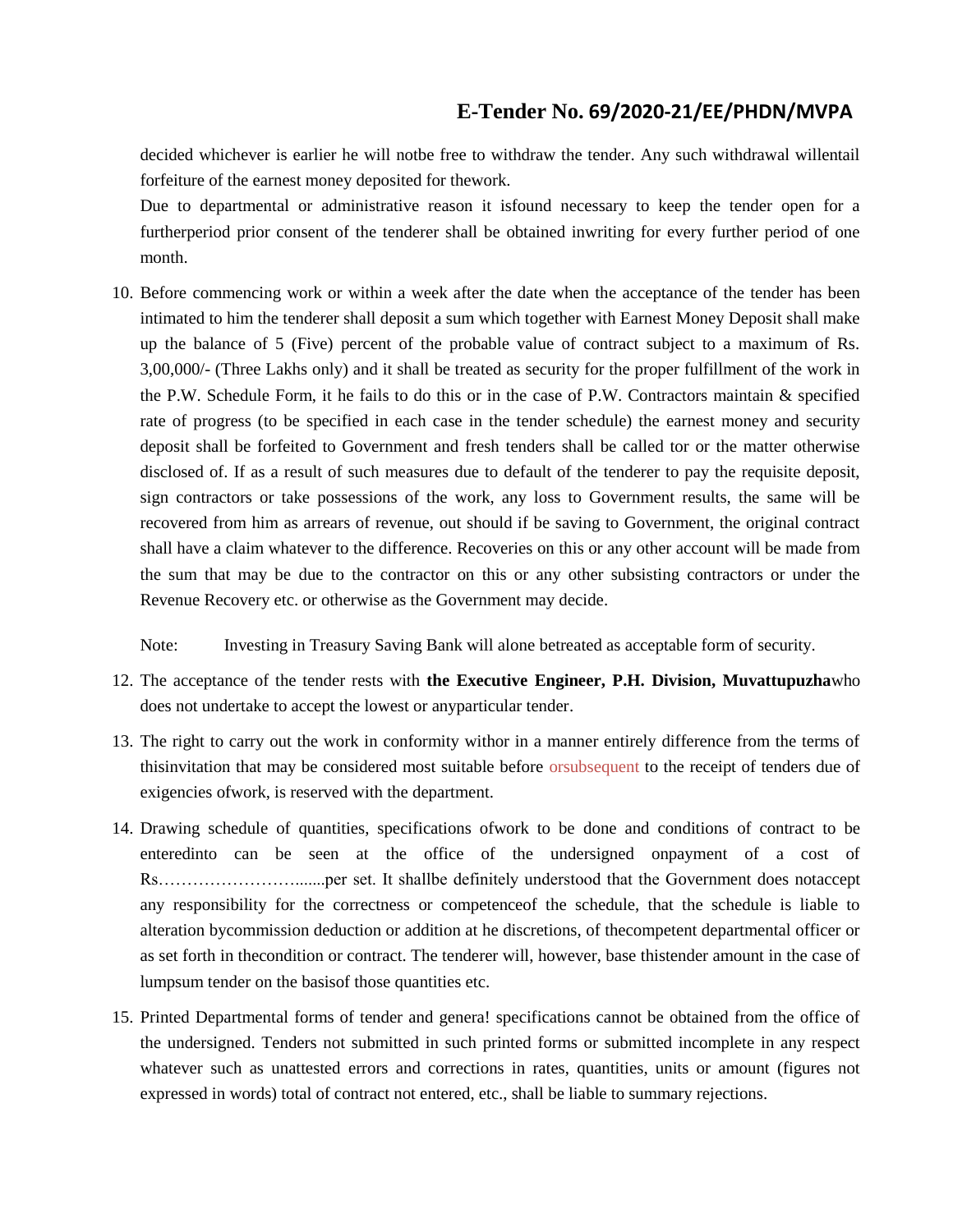- 16. The earnest money deposit of the unsuccessful tenderers shall be refunded after the tenders are disposed of conversion of EMD in to security not applicable.
- 17. Solicitors fee, if any to be paid to the LawOfficers of Government for scrutiny of drawing up oagreements will be paid and the same recovered from thesuccessful tenderer.
- 18. Tenderers must also state in their tenders if theyare prepared to carry out at their tendered rates suchportion or portions of the work as many finally be allotted tothen by the Officer deciding tenders.
	- Note: The department reserves the right to allot suchportions of the work included in the tender at therates quoted by the tender in the absence ofspecific noting by the tenderer to the contraryagainst clauses 4 on page 5 of tender (G.W.D.Form 84). Such allotment shall not vitiate theacceptance and the tenders shall indemnify,Government, against any loss to Government; due to failure on the part of the tenderer to carry outsuch portion of the work allotted to him at the ratesquoted by him.
- 18. (a) The successful tender will have to carry out25 percent more of the estimated quantity of every item athis agreed rates.
- 19. Any queries/doubts, which the tenderers may have on the scope of work or tender conditions shall be cleared through email/website. No queries send to the tendering officer will be answered after specified date. Any decision regarding changes in NIT conditions/scope of work taken by the tendering authority shall be final and the same will surpass the original conditions.
- 20. The work should be completed in all respects in **3 months** from the date of order to start work is issued.
- 21. Payment on lumpsum basis or by finalmeasurement at unit prices.
	- a) Final measurements need not to be taken unlesseither the Contractor or the Executive Engineer claimsextras to or deductions from the quantities of Schedule A.
	- b) In case final measurements are claimed they shallbe taken only for those items for which either the contractoror the executive engineer claims final measurements andthe quantities of the remaining items in schedule A shall beaccepted as correct. The lumpsum amount mentioned inthe agreement will then be varied by addition there to ordeducting therefrom as the case may be the difference (ifany), between the amounts mentioned in Schedule A forsuch items and the amounts arrived at by calculation ascontract rates based on the revised quantities for the same,obtained by the final measurement as aforesaid.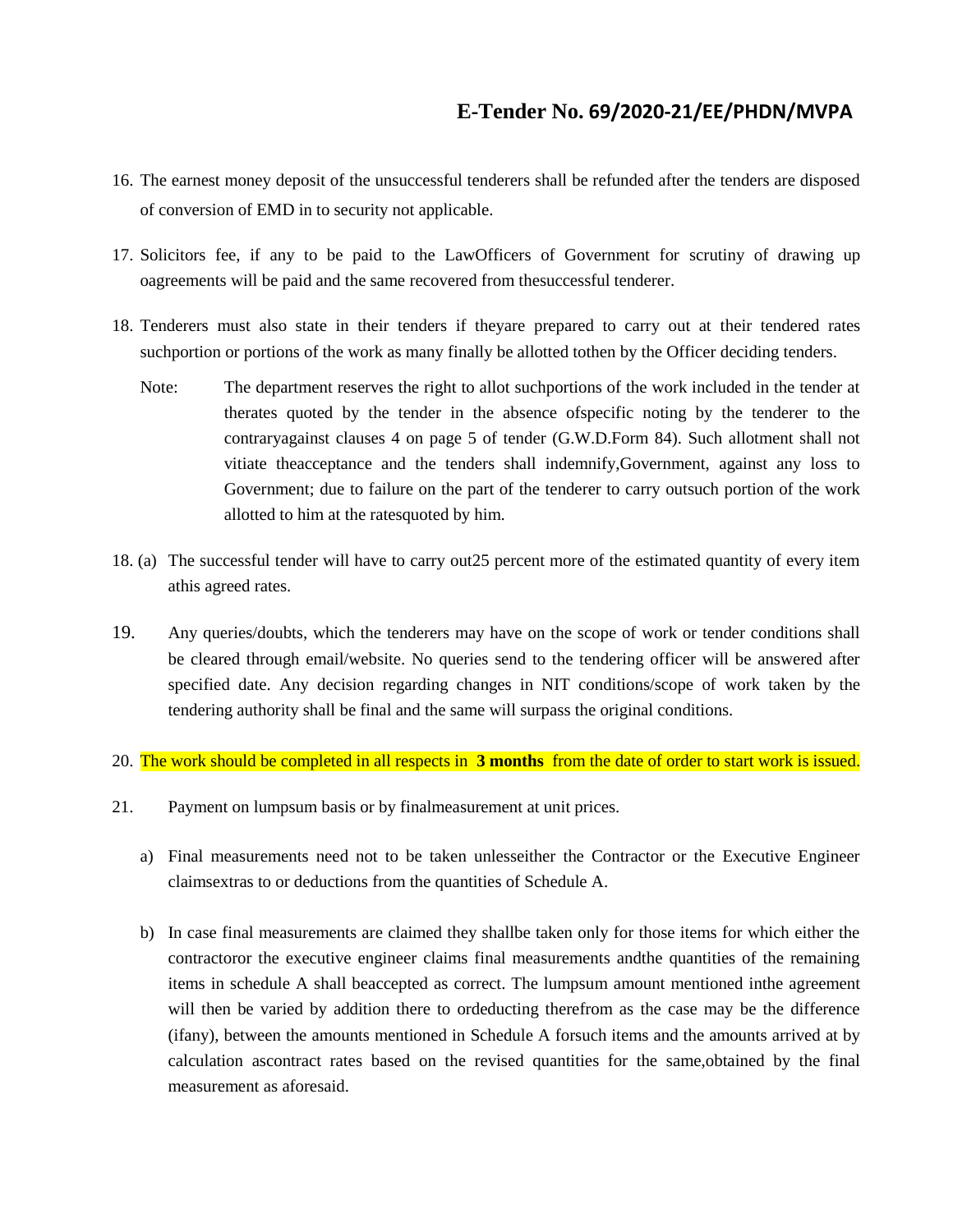- c) It shall be accepted as a condition of the contractthat the payment of the final bill to the contractor less withheld amount and his acceptance thereof shall constitute afull and absolute release of Government from all furtherclaims by the contractor under the contract.
- d) Payment for addition and deductions oromission.

No authorized variation shall vitiate the contract butaddition and omissions shall be measured and deal with inaccordance with Clause 23 (b).

- e) Items of work not expressly or impliedly describedin the schedule, plan or specifications be treated as 'extra'.The bill includes only items of work which through highlynecessary for the proper execution of the work and for itscompletion were not provided for in the original contract.
- 1. The execution of an extra item of work andpayment therefore will be based on the following conditions:-
- i) There shall be an order in writing to execute theextra item of work duly signed by an Engineer not belowthe rank of an Assistant Engineer before itscommencement.
- ii) If the contractor finds, after examining thespecifications and plans that extras are involved he shouldgive notice to the Engineer to this effect and shall proceedwith the execution of the extra items, only after receivinginstructions in writing from the Engineer.
- 2. Extra items may be classified as additional, substituted or altered items, depending on their relation or otherwise to the original item or items of work.
- 3. The rate for extra items shall be worked out as below.
- i) In the case of all extra items whether additional, altered or substituted, if accepted rates for identical items provided for in the contract, such rates shall be applicable.
- ii) In the case of extra items whether altered or substituted, for which similar items exists in the contract, the rates shall be derived from the original item by appropriate adjustment of cost of affected components. The percentage excess or deduction of the departmental estimated rate shall be applied in deriving the rates for such items.
- iii) In the case of extra items, whether altered or substituted and for which similar items .do not exist in the contract and rate exist in the schedule of rates, the rate shall be arrived at on the basis of the departmental daterates current at the time of ordering the extra items afterapplying the tender deduction except on cost ofdepartmental materials. Tender excess, if any, will not beapplied.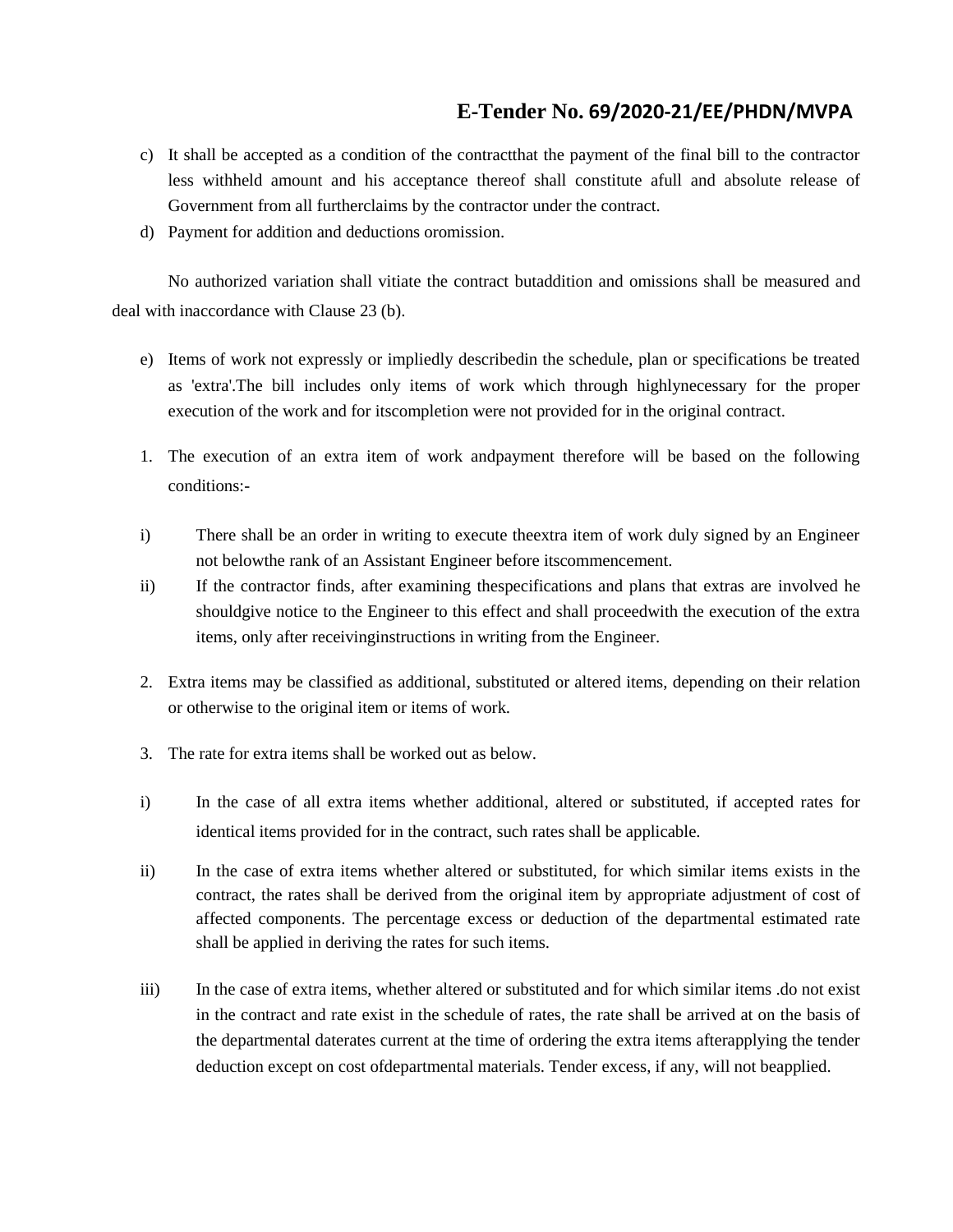- iv) In the case of additional items, the rates shall bearrived at on the basis of the departmental data ratescurrent at the item of ordering the extra item or the date ofcommencement of the extra item, whichever the earlier isafter applying the tender deduction except on the cost ofdepartmental materials. Tender excess, if any, will not beapplied.
- v) In the case of extra items, whether additionalaltered or substituted, for which the rates cannot be derivedfrom similar items in the contract and only partly from thedepartmental schedule or rates, the rate for such part orparts of items as are not covered in the schedule of ratesshall be determined by the Engineer on the basis of theprevailing market rate giving due consideration to theanalysis of the rate furnished by the contractor withsupporting documents, including contractors withsupporting shall be added on the departmental rate(including contractor's profit) current at the time of orderingor executing the extra items, whichever is earlier, for theother part of the item, for which rates can be derived fromthe scheduled rates.
- vi) In the case of extra item whether additional,altered or substituted, for which the rates cannot be derivedeither from similar item of work in the contract or from thedepartmental schedule of rates the contract shall within14 days of the receipt of the order to carry out the saidextra items of work communicate to the Engineer the ratewhich he proposed to claim for the item supported byanalysis of the rate claimed and the department shall withinone month thereafter, determine the rate on the basis ofthe market rate giving due consideration to the rate claimedby the contractor.
- vii) In the case of percentage rate contract, the ratefor extra item shall be arrived at by applying the percentageexcess or deduction to the departmental data rate as perthe original schedule on which the tenders were invited.
- 4. Wherever the term 'Departmental data rate'appears, it shall mean the rate derived from theDepartmental schedule of rates and shall includeconveyance charge and contractor's profit.
- f) In cases in which the contractor has executedextra items not contemplated in the agreement but therates of which require sanction of higher authority theDivision Officer may in such cases, sanction advance uptoan amount not exceeding 75 percent of the amount for theitems at the rate worked out and certified by the SubDivision Officer. The Asst. Engineer shall in all such casespromptly record all authorised extra items executed by thecontractor including detailed measurements and quantitiesthereof in the measurements Book. He shall neither enterany rate for the same in the Measurement Book nor includesuch extra items in the bill. When the bill is received in thesub Division. The Sub division Officer shall prepare aseparate statement for these extra items showing the itemsexecuted, quantity of each item, rate for each item, worked out by him based on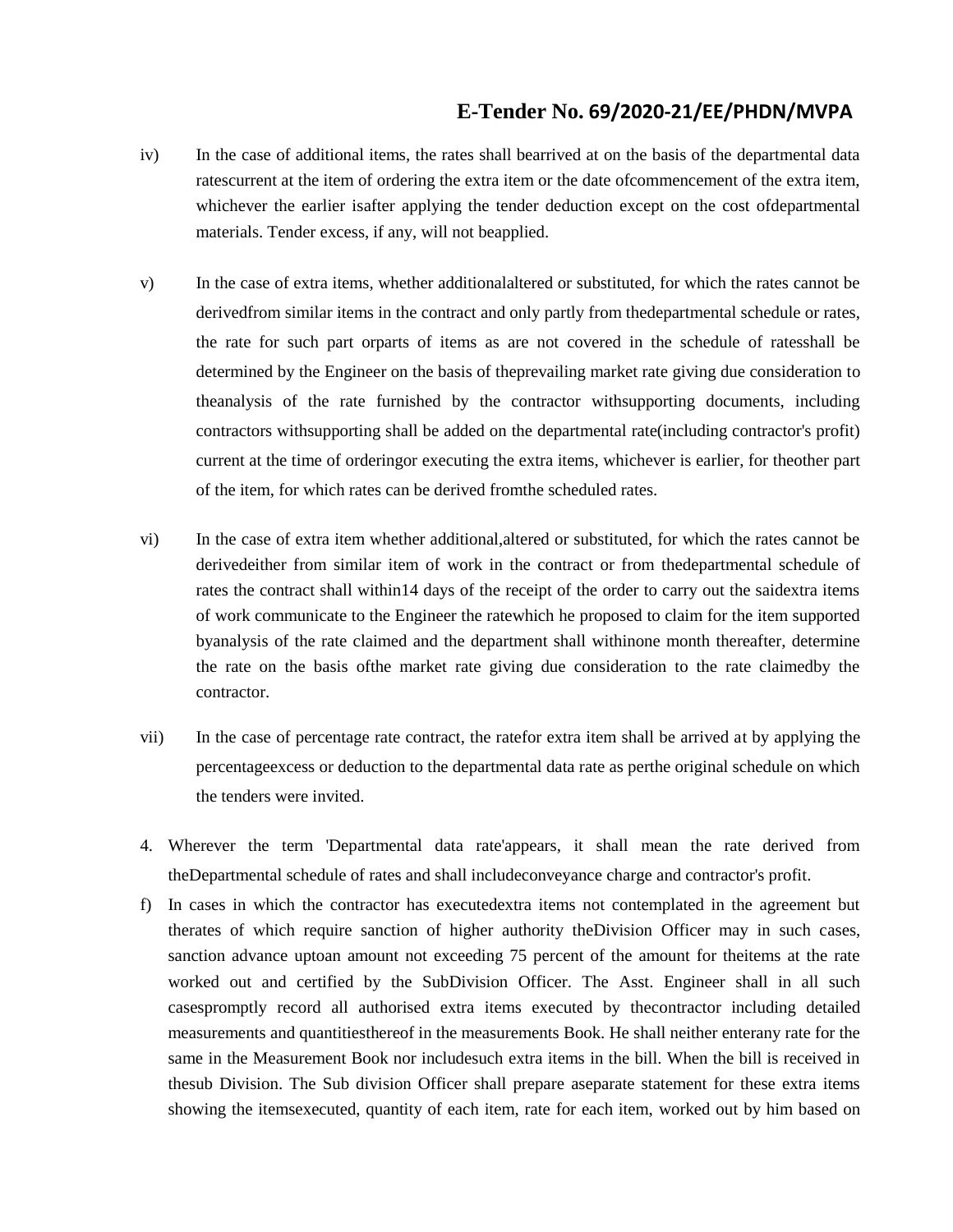agreement conditions and amount foreach item on the basis of the rate worked out by him. Heshall also furnish a certificate to the effect that he haspersonally examined all the extra items and they arebonafide, the amount payable for these items will not beless than Rs……………..(amount to be specified) and that there is no objection ispaying 75 percent of this amount as a secured advance.

On receipt of the bill will the above statement andcertificate, the Division Officer may make payment notexceeding the amount recommended by the Sub DivisionOfficer as a lumpsum secured for works done but not billedfor.

- 22. The contractor shall not without the previoussanction in writing of the authority accepting the tender,execute any .power of attorney in respect of any mattertouching this contract and any such power of attorneyexecuted without such sanction shall not be recognisedbyor be binding upon Government or their Officers. It shall beentirely within the discretion of the authority accepting thetender either to grant such sanction or to refuse it or torevoke a sanction once given.
- 23. No part of the contract shall be sublet withoutwritten permission of the Executive Engineer no shalltransfer be made by power of attorney authorising others toreceive payment on the contractor's behalf.
- 24. The Executive Engineer or other sanctioningauthority reserves the right to reject any tender of all thetenders without assigning any reason therefore.
- 25. Cement and MS/Tor rods required for the workwill be supplied departmentally from the Divisionstores………………………………and their value recovered at Rs ……………perbag of 50 kg. of cement and Rs …………per/Kg of MS/Tor rods Cement and rods as well as othermaterials so issued shall remain the property ofGovernment though in contractor's custody and shall not beremoved from the stores at work site except under writtenauthorisation by a competent authority not below the rank ofAssistant Engineer.

In case of M.S./ Tor rods, the maximum wastageupto but not exceeding 3 percent may be allowed at thediscretion of the Executive engineer in charge of the workand the recovery will be made at the rates specified above.

26. Any other materials available in Departmentstores if issued to the contractor will be recovered at bookvalue or issue rate plus 20 percent supervision charges ormarket value or data rate whichever is higher. The fixing ofmarket rate will be governed as per clause 32.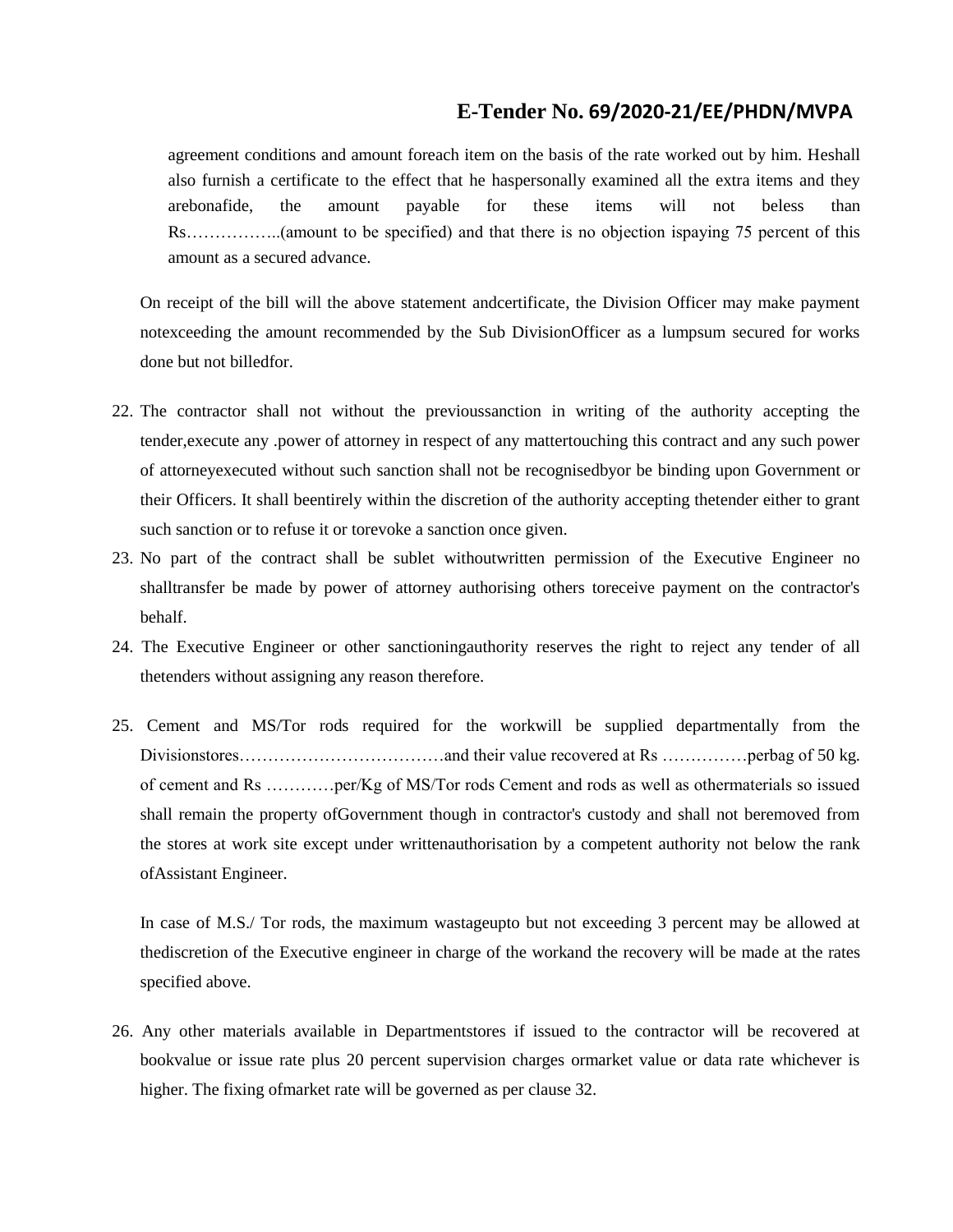- 27. The Contractor's quoted rates shall be inclusiveof seignior age, ground rent, etc., that may be payable tothe owners of private quarries.
- 28. In making payment the total amount of the billwill be rounded off correct to the nearest rupee.
- 29. (a) When power rollers (which term includessteam and diesel rollers) are hired out to contractors, hirecharger for the roller (which include cost of lubricating oils,grease, small stores and establishment charges butexclude cost of fuel) shall be recovered at the rate of Rs…………… Per day of eight hours forthe full period the roller is hired out to the contractor,including non-working days, except for authenticatedperiods of breakdown of the roller for the full working hours of a day that is 8 hours from 8 a.m. to

5 p.m. including one hour interval for lunch) and Sunday and other public holidays, if there is no work on those days.

The daily rate of hire fixed by the Chief Engineer shall be for a day of 8 hours of part thereof, between 8 a.m.to 5 p.m. with one hour's interval for lunch.

- (b) If there is work on Sundays and other Public Holidays, the hire charges for the rollers, shall be recovered at the rate of 1.20 times the rate of normal working days.
- (c) When power rollers are worked on any day in excess of eight hours (that is outside the normal working day between 8 a.m. to 5 p.m.) hire at the rate of 1.20 times the hourly rate applicable for that day (based on the rate for8 hours) shall be levied for every extra hour or part thereof.
- (d) The average out-turns expected from a power roller for a day 8 hours shall be fixed by the chief Executive Engineer (B&R) for the various items or road work. A variation of plus or minus 12.1/2 percent may be allowed tothis average. If the daily out-turn from the roller shall be charged at one and a half times the rate of normal hire forthe day specified for the roller concerned.

However, this clause shall not be applicable in casewhere the variation is due to authenticated periods ofbreakdown of the roller or inclement weather.

- 30. A. In addition to the hire charges, necessarywater, split fire wood, diesel oil, (fuel oil), or powering, asthe case may be required for the efficient working of thepower roller, shall be supplied by the contractor at this cost.
- 31. Value of quantities of the department materialsissued for the work wither allowed to deteriorate orunaccounted for amounting as it does to an excess supplyover the sanctioned requirements shall be recovered atbook value or issue rate plus 20 percent supervisioncharges, or market rates whichever is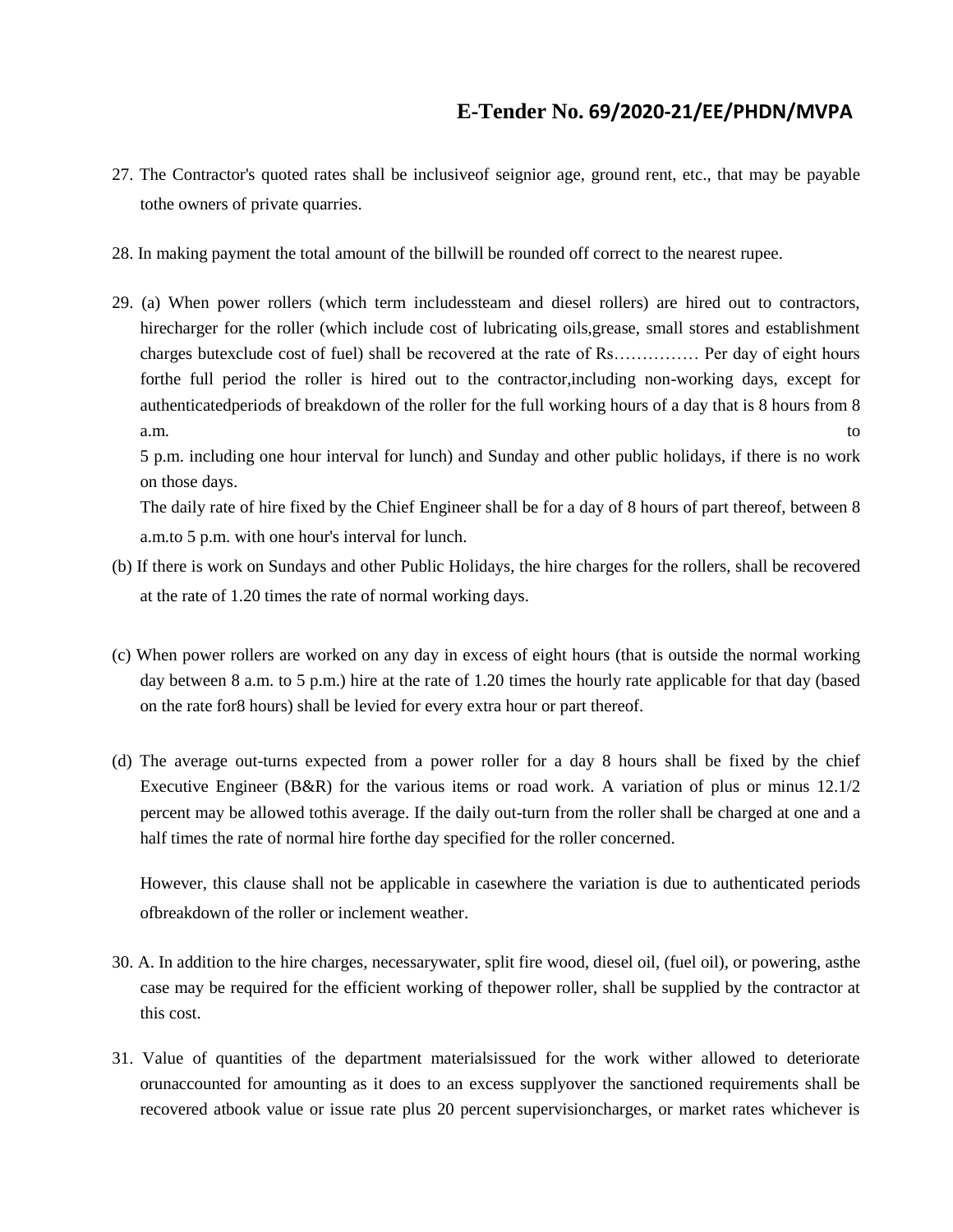higher with salesTax and in addition specific penalty rate stipulated by theDepartment. Market value will be at the retail selling priceof the materials in the locality of the work or the nearestmarket town current on the day of issue or recovery ratewhich is more. The Executive Engineer shall obtain theinformation and record within 7 days of such issue, sendinga copy to the contractor. The decision of the ChiefEngineer/ Suptg. Engineer regarding current market ratesshall be binding on the contractor.

The cost of such unreturned materials amounting asit does to an excess over sanctioned requirements shall berecovered at book value  $+20$  percent or current market rate whichever is higher and in addition to specific penalty rates as may be fixed by Chief Engineer in the form ofDepartmental Circular Order from time to time shall also berecovered at the direction of Executive Engineer.

- 32. Tenders should declare that they are not relatedto any government servant, who is in charge or havingcontrol of the work Relationship in this will be restricted tofather, mother, son, daughter, brother, direct uncle,nephew, father-in-law, brother-in-law, mother-in-law, sister-in-law and first cousins of the Officer concerned if theabove condition is found to have been contravened whenthey tender, the earnest money/security deposit of thetenderer/ tender will be forfeited and the contract enteredinto will stand cancelled.
- 33. The contractor will provide his own tools andplant store sheds to store his own materials as well asthose supplied by the department and will be entirelyresponsible for the proper use and safe custody of the latterand also for any loss damage, theft, mishandling weather orany cause whatsoever.
- 34. In case of schedule rate contract, if differentrates are quoted for the same specification of work underidentical working condition at the same site/ in differentappendices of the schedule the lowest quoted rate will beaccepted for the item in all the appendices.
- 35. The contractor shall responsible for the safety of the labour employed by him and he shall be liable to paythe necessary compensation in case of accidents, as perthe Workmen's Compensation Act.

The contractor will also be liable to abide by the fairwage clause condition attached separately.

- 36. Empty bags of cement used on the work neednot to be returned to the department stores. Value of emptycement bags will be recovered at rates fixed by thedepartment from time to time.
- 37. If the department undertake or supply particularsmaterials no claim for extra payment on account of delay inthe supply of materials will be entertained.
- 38. In the case of construction of steining to wellsexcessive tilts any occurring to the extent which is morethan the percentage allowed as per rules will have to berectified by the contractor all his own cost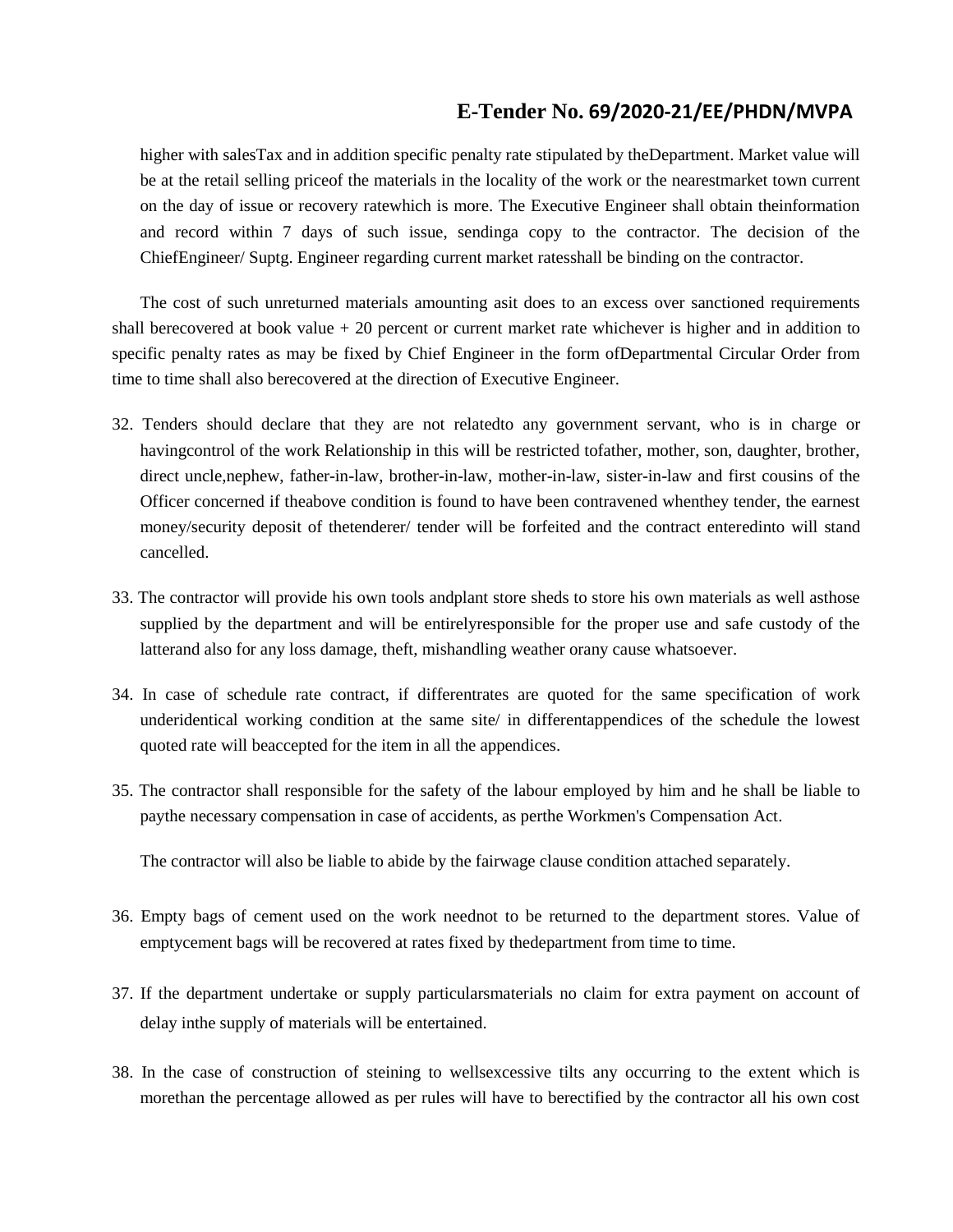and if thecontractor fails to attend to the same it will be got attendedto by other agency and the cost thereof recovered from theoriginal contractor.

- 39. The contractor should take a license under thecurrent explosive rules to enable him to manufacture andpossess the quantity of gun powder required by him forblasting, if necessary.
- 40. The contractor shall employ engineeringpersonnel as detailed below for a period of one to two yearsaccording to the tenure of the contract paying Rs. 250 p.m.and Rs. 150 p.m. to the Engineering Graduates andEngineering Diploma Holders respectively.

| Cost of Work executed                                    | No. of personnel to be<br>Employed. |  |  |  |  |  |
|----------------------------------------------------------|-------------------------------------|--|--|--|--|--|
| For works costing                                        | One Engineering Diploma             |  |  |  |  |  |
| Rs. 2 Lakhs up to Rs. 5 Lakhs                            | Holder                              |  |  |  |  |  |
| For works costing from                                   | One Engineering Graduate            |  |  |  |  |  |
| Rs. 5 Lakhs up to Rs. 10 Lakhs<br>and One Engineering    |                                     |  |  |  |  |  |
|                                                          | Diploma Holder                      |  |  |  |  |  |
| For works costing                                        | One Engineering Graduate            |  |  |  |  |  |
| Over Rs. 10 Lakhs<br>and Two Engineering Diploma Holder. |                                     |  |  |  |  |  |

41. Tenders which are not in conformity with this tendernotice are liable to rejection.

42. This tender notice with the conditions statedherein will form part of the contract documents.

- 43. In the case of schedule contractors when therates quoted for a particular item in figures and wordsdisagree, the rates quoted in words will be taken for thepurpose of the settlement of the contract. The contractor isbound to accept these rates if the contract awarded to him.Similarly in the case of percentage rates quoted in figuresand wordsdisagree; the rates noted in words will be takenfor the purpose of the settlement of the contract. Thecontractor is bound to accept these rates if the contract isawarded to him.
- 44. The entries in the tender schedule issued by thedepartment is in no way to be corrected by the tenderersand if the tenderers have to note anything they should notethe same as a foot note in the bottom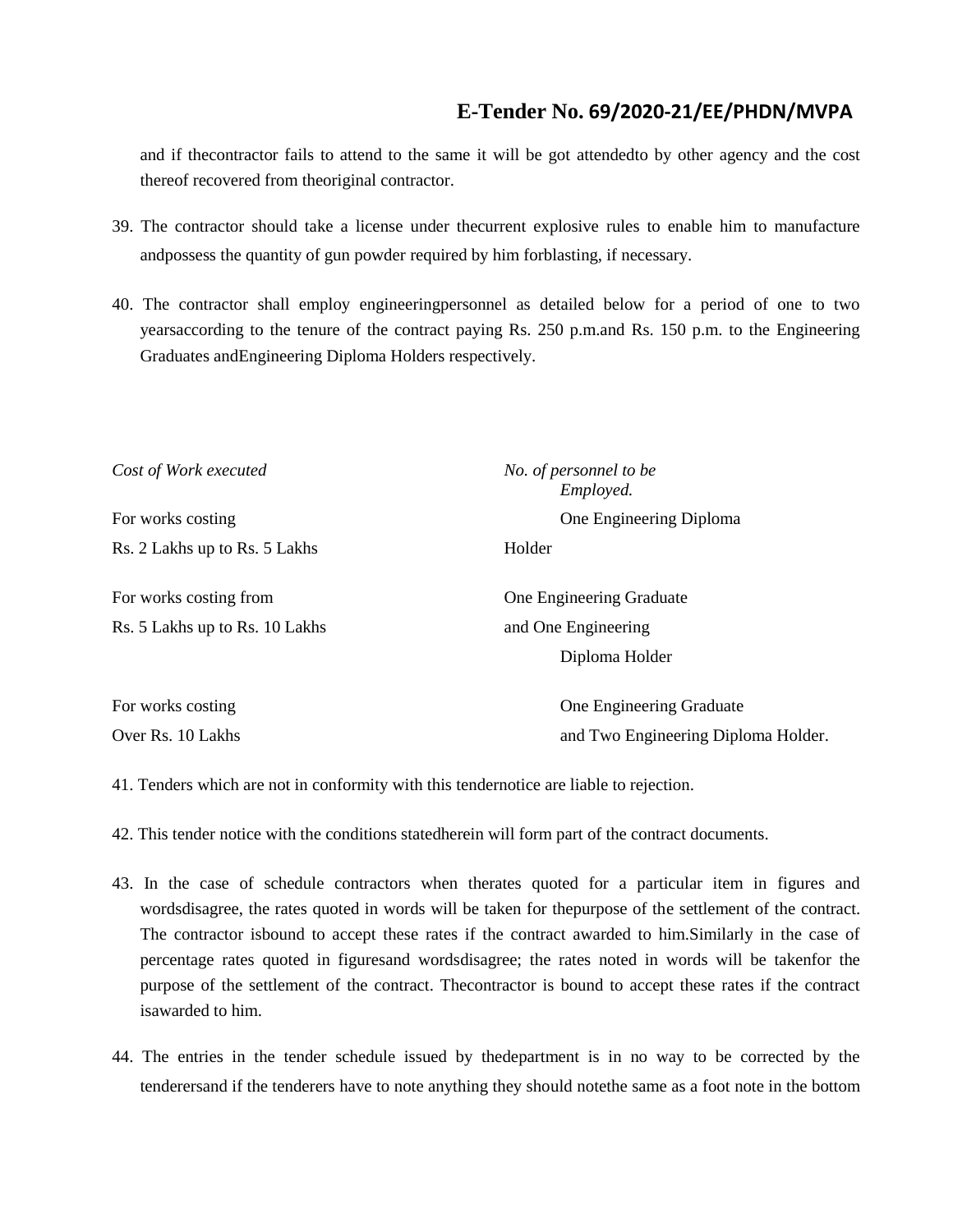of the page. If anycorrection is made by the tenderer in the tender schedulethe tenders are likely to be rejected.

- 45. In the case of the percentage rate contract theoverall percentage rate quoted by the contractor shall notbe varied on any account whatever and it shall hold goodfor all items done irrespective of variation in quantities.
- 46. The quantities provided for in the schedule mayvary widely and contractor should be prepared to do anyexcess over the schedule quantities at his quoted rates forthe works.
- 47. It shall be accepted as a condition of contractthat the landed property or bank deposit based on whichthe solvency certificate was issued by the RevenueDepartment and produced during the item of Registrationwill not be alienated during the period of contract withoutthe permission of Government vide G.O. (P) No. 136/74RW. dated 8th August 1974.

#### **Contractor ExecutiveEngineer**

#### **SPECIAL CONDITIONS**

- 1. All works shall be done in conformity with thespecification and condition in the contract in force in theK.W.A. The tenderer shall quote only single rate as anoverall percentage above or below at the rates given in theschedule by single entry at the rates given in the scheduleby single entry at the bottom of the schedule under thehead "quoted rate of the contractor" by scoring out theirrelevant portion and attesting all the corrections. Therates quoted shall be inclusive ones, covering all theoperations contemplated in the specifications and tenderschedules and all the incidental work necessary for suchoperations such as shoring, bailing, form works scaffoldingetc. The rates quoted shall be exclusive of sales tax/GST whichever is applicable.
- 2. The rates quoted by the contractor for the variousitems shall be inclusive of all tools and plants required forthe proper execution of work and all other incidentalcharges and separate claim for these will not be entertained under any circumstances.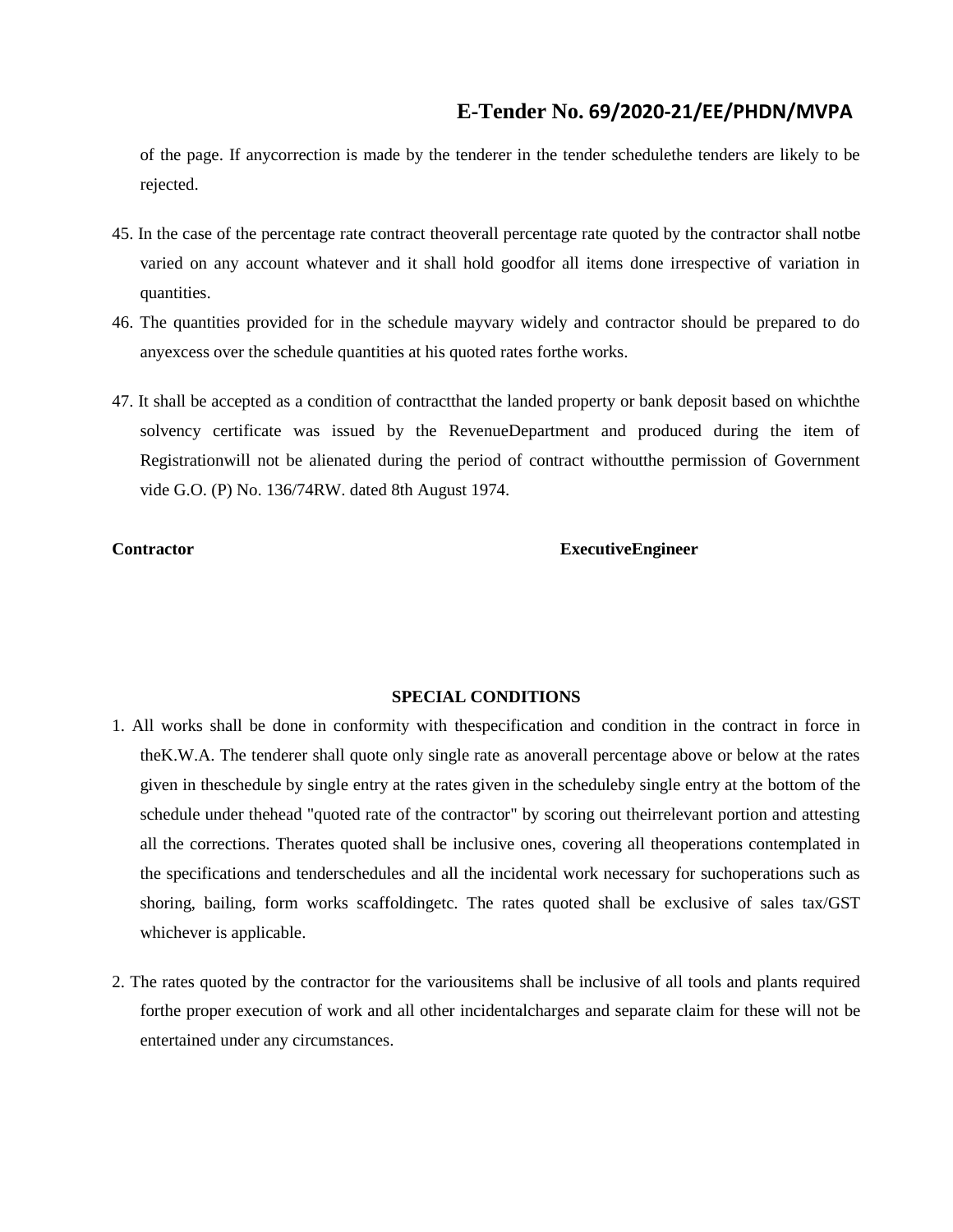- 3. The quantities shown in the schedule are only approximate and are subject to various and the contractoris bound to do additional quantities of work if found necessary at his quoted rates.
- 4. All the rates quoted should be exclusive of **sales tax/GSTsales also**.
- 5. All corrections and insertions in the original tenderor schedule whether in the printed matter or elsewhere shall be attested by the tenderer.
- 6. The contractor has to quote for the specificationand unit noted in the schedule. No corrections ofspecification of unit or quantity is admissible and if theymake any correction in the specification, etc. the same willbe rejected.

If they have to note anything, they shall note thesame as a foot note at the bottom of the page.

- 7. The earnest money deposit (Online) details should beattached to the tender, properly pledged, lest the tender willbe rejected.
- 8. The contractor should note his Division Register number and amount of permanent earnest moneydeposited by him in his tender.
- 9. The contractor should produce the declaration in the form attached.
- 10. The contract is bound to carry out items of workswhich are not expressly or impliedly described in the tenderschedule, plans, specifications and agreement but whichare found necessary for the proper completion of the workduring execution. Payment for such extra items will bemade on the basis of extra item conditions vide Clause 23(c) of Form No. GWD 83.
- 11. For L. S. items the contractor will be paid only forthe actual quantity of work done or materials supplied andlabour engaged at agreed rates for such items and as percondition No. 10 above the extra items but such paymentwill be limited to the lumpsum quoted by the contractor, ifhe fails to quote definite L.S. rates for such items, the L. S.amount provided in the schedule will be operative in hiscase.
- 12. Roofing tiles, wire-cut bricks, surki etc., requiredfor the work should be purchased from suppliers approvedby the Store Purchase Committee.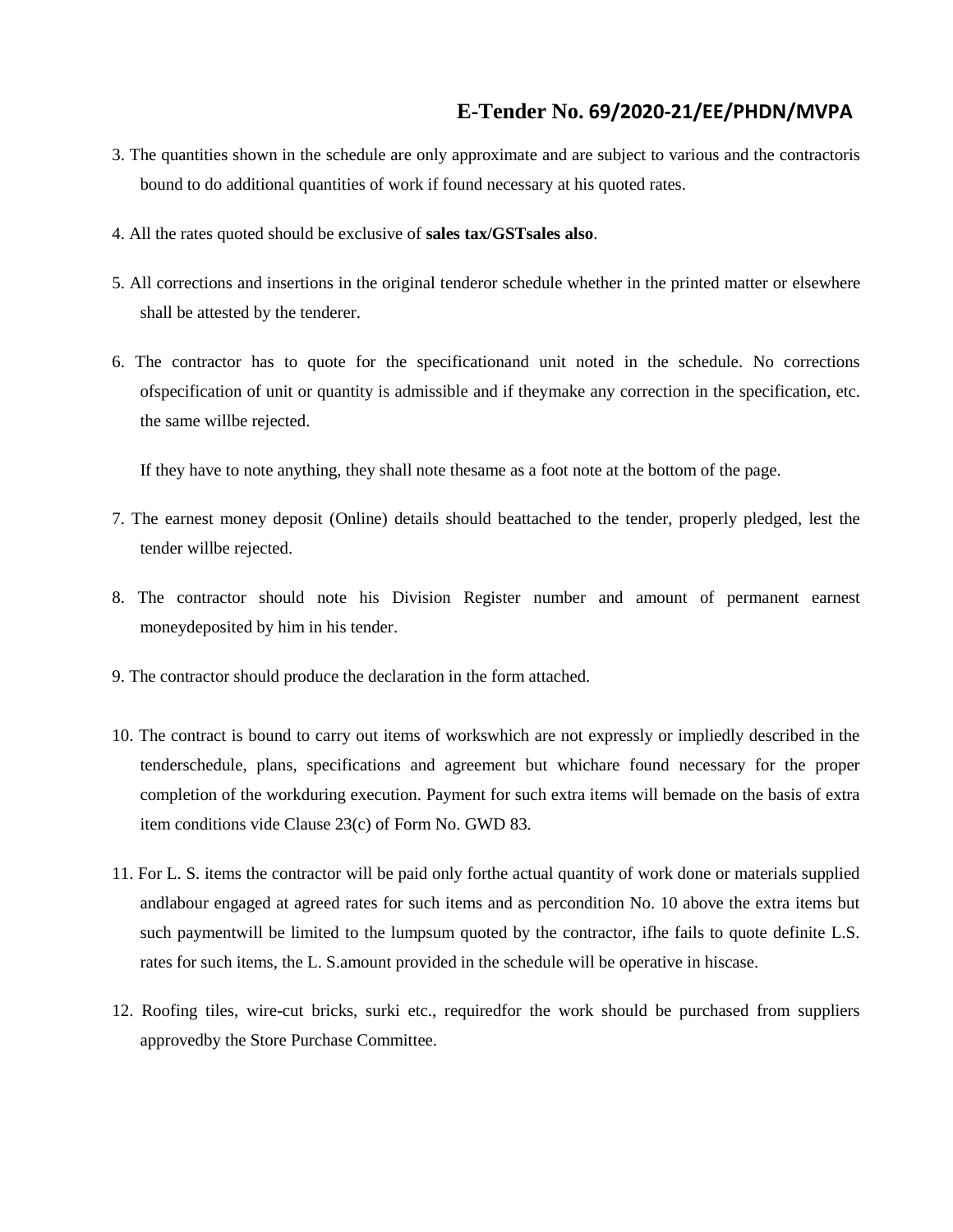13. Bitumen required for the work will be .......................................................................... free of cost. The emptybitumen drums should be returned to the division store ingood condition. Otherwise their cost at Rs. 10 plus salestax drum with cost of bitumen will be recovered from thecontractor.

The contractor shall return the empty bitumen/ tar drums inacceptable conditions to the Executive Engineer Empty tar/bitumen drum in which the top lid alone is cutopened and removed will be treated as acceptable to theExecutive Engineer. In all other cases when the drums are cut in irregular shape or on pieces a penalty of Rs. 10 perempty tar/bitumen drum in addition to the value of Rs. 15per drum will be recovered from the contractor.

- 14. For materials issued for the work but not usedand not returned to the store sales tax at the prevailingrates will be recovered in addition to the department recovery plus 20 percent storage.
- 15. For cement and M.S./Tor rods issued for thework but not used a penalty of Rs. 65/- per 50 Kilograms ofcement and Rs. 9.00 and 9.75 per Kilogram of M.S./Torrods will be recovered in addition to the value + 20 percentstorage and sales tax.
- 16. It will be the responsibility of the contractor to obtain necessary land for stacking the materials for arranging the work.
- 17. Metal of the required sizes alone should be brought to the site of the work. Breaking boulders or rubble into metal will not be allowed either on or the side of theroad. Metal should be stacked on one side of the road only and in such a way as not to cause any hazards to traffic.

The stacks should be formed as per the standard profile current in the department.

- 18. Granite stone metal supplied should be sound, hard, tough and durable free from any decayed matter and of uniform colour and texture. Each piece should have sharp angular edges. The metal should not also contain any quarry dust or earth.
- 19.Silicious gravel shall consist of only hard nodules not more than 40 mm nor less than 6 mm dia. in any direction, scrapped from the sides and free from admixtureof earth or laterite chips.
- 20. Sand supplied should be clean, sharp and grittyto the touch, free from clay and other impurities andobtained from running water courses.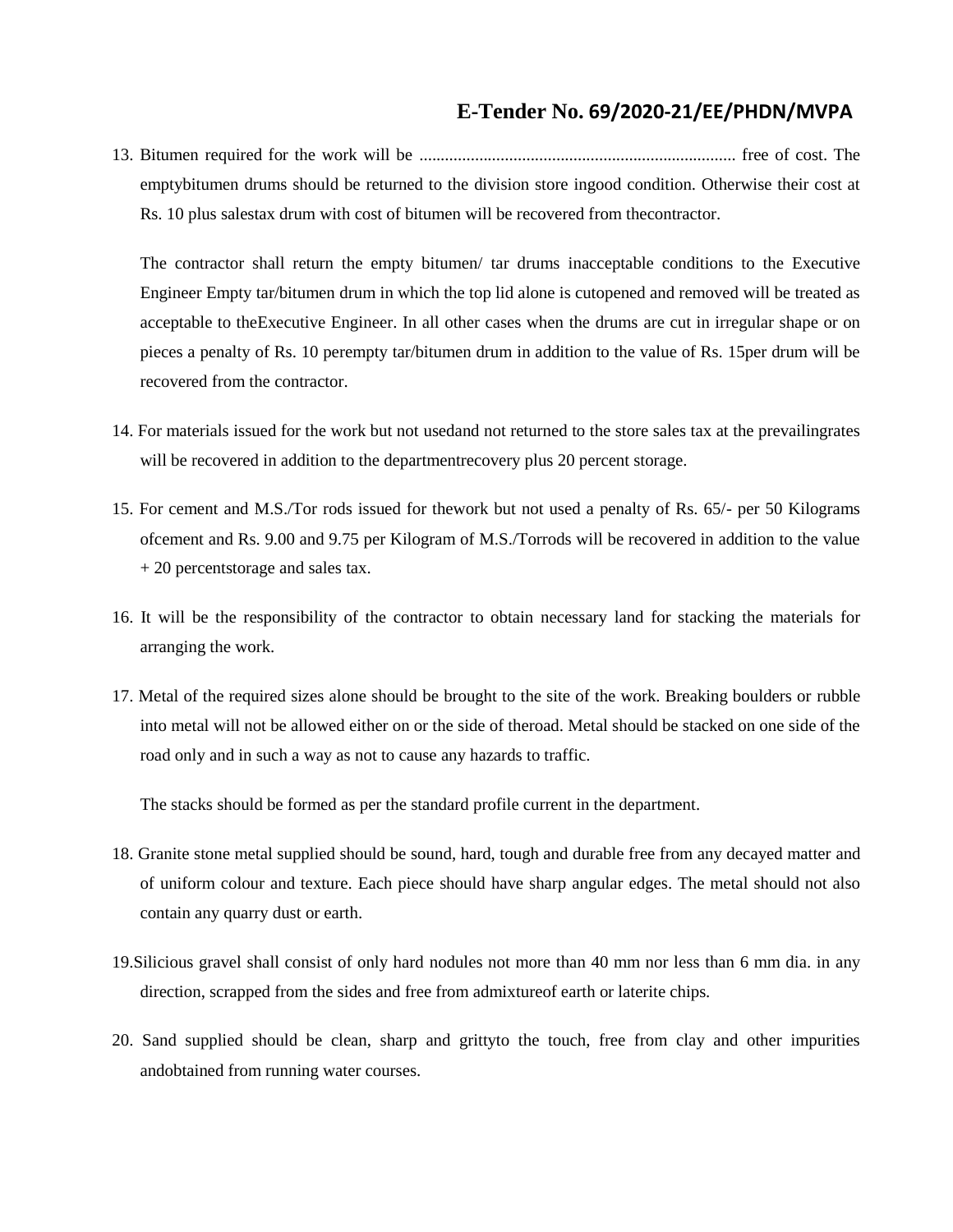- 21. Variation in supply in each 200 meter length exceeding 1 percent from the approved indent will not ordinarily be allowed. But supplies above 1 percent over the stipulated quantity in the particular 200 meter lengthmay be accepted at the discretion of Executive Engineerand in that case such will be paid at 1/2 of the agreed rate.Similarly, if supplied fall short by more than 1 percent recovery for this deficiency will be made at  $1/4$  of theagreed rates. Excess supplies of deficiency in supplies over 10 percent however will be accepted only at thediscretion of the Executive Engineer subjected to its beingpenalised at half of the agreed rates. The maximumpenalty shall however be limited to 10 percent of thecontract.
- 22. The contractor will have to make his ownarrangements to convey the materials and site shed etc.which are found necessary for the proper execution of thework. He will also be responsible for the safe custody of thematerials till they are used on works.
- 23. The contractor should take out license for storing gun powder and explosive required for rock blasting as perExplosive Act. 1940.
- 24. Empty cement bags will not be taken back but itscost at Rs. 2 per bag will be recovered towards value withusual sales tax.
- 25. Recovery for M.S./Tor rods shall be effected atagreed rates for the quantity actually used plus, wastage, ifany. The percentage of wastage will be fixed by theExecutive Engineer, but any rate it should exceed 3percent of the actual usage.
- 26. If the department undertakes the supply of anymaterials, no claim for extra payment due to delay in supply of those materials will be entertained.
- 27. If materials other than those specified in thetender are issued by the department, recovery will beeffected at data rate plus storage plus sales tax or atcurrent market rates at the time of issue whichever ishigher.
- 28. Hire charges of tar boiler and sprayer issupplied departmentally will be recovered at Rs. 5 per dayfor the whole period they are in custody of the contractor.
- 29. Machinery like concrete mixer, pumpset etc., ifavailable will be supplied by the department as per rulesand hire charges recovered from the contractor at theprevailing departmental rates. The contractor has to takethe machinery from the store and return to the same spotat his cost and responsibility.
- 30. A day means 8 working hours for purpose ofcalculation of hire charges of rollers, pumpsets and othermachinery unless otherwise specified.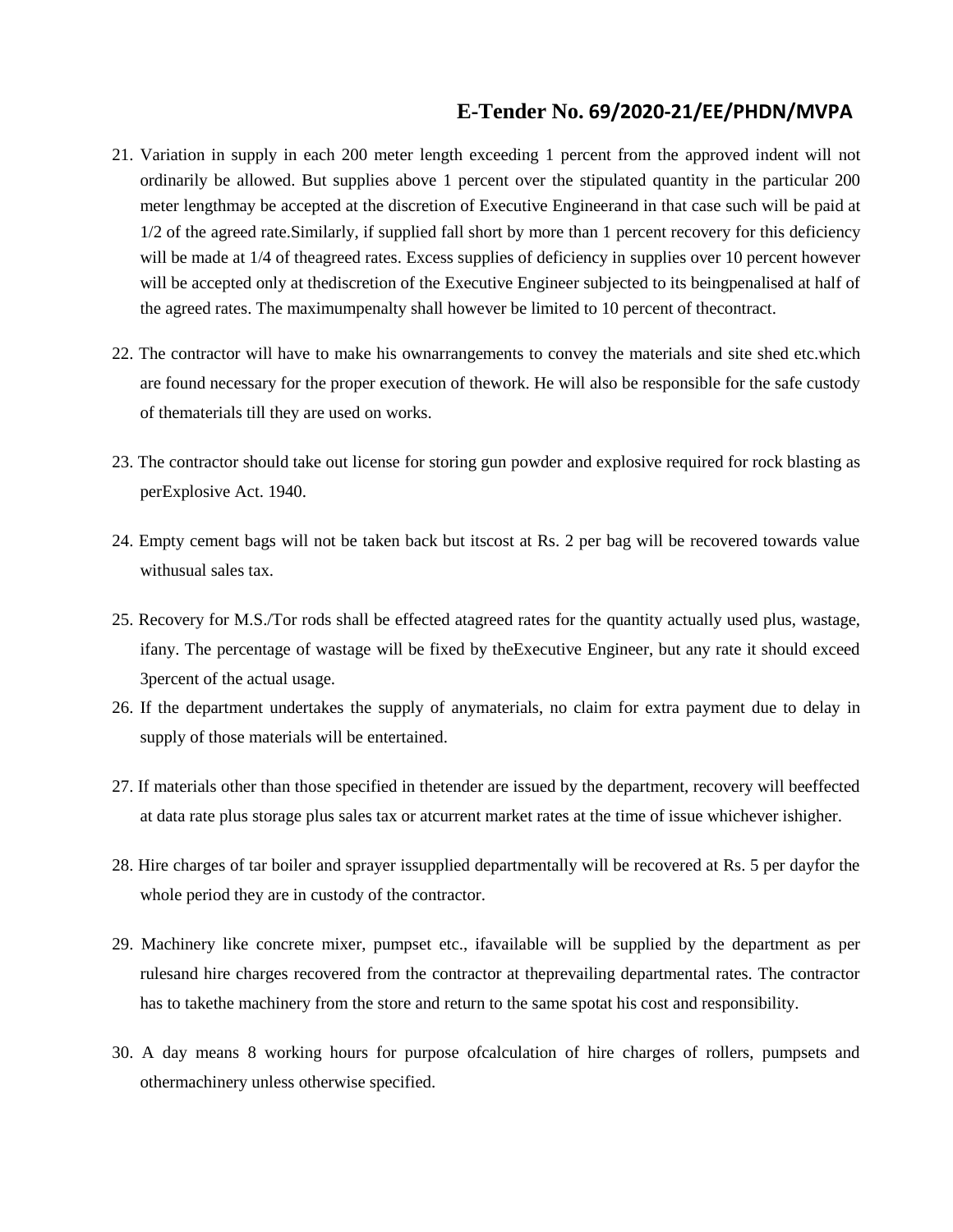- 31. The contractor has to take the roller from the.......... and return it to the samespot at his own cost and responsibility.
- 32. a) "When power rollers (which term includessteamand diesel rollers) are hired out to contractors hire chargesfor the rollers (which include cost of lubricating oils, grease,small stores and establishment charges but excludes cost offuel), shall be recovered at the rates of Rs. 137 per day ofeight hours or part thereof for the full period the roller ishiredout to the contractor including non-working days except, forauthenticated period of breakdown of the roller for the fullworking, hours of day (that is 8 hours from 8 a.m. to 5 p.m.)including one hour interval for lunch, and for Sundays andother public holidays, if there is no work on these days.

("The daily rate hire fixed by the Chief Engineer shallbe for a day of 8 hours or part thereof, between 8 a.m. and5 p.m. with one hour interval for lunch")

b) "If there is work on Sundays and other publicholidays the hire charges for the roller, shall be recovered atthe rate of 1.20 times the rate of normal working day".

33. a) "When power rollers are worked on any inexcessof eight hours (that is outside the normal working daybetween8 a.m. and 5 p.m.) hire at the rate of 1.20 times the hourlyrate applicable for the day, (based on the rate for 8 hours) shallbe leveled for every extra hour of part thereof".

b) "The average out-turn expected from a power roller for a day of 8 hours is as fixed by the Chief Engineer,B&R, for the various items of road work. A variation of plusor minus 12.1/2 percent may allowed to this average. If thedaily out turn from the roller falls outside the permissiblevariations, the contractor shall be charged at 1.1/2 times therate of normal hire for the day specified for the rollerconcerned. However, this clauses shall not be applicable incases when variation is due to authenticate periods ofbreakdown of the roller of inclement weather".

- c) In addition to the hire charges, necessary water,split firewood, diesel, oil,(fuel oil) or powering as the casemay be, required for the efficient working of the roller, shallbe supplied by the contractor.
- 34. If part payment is claimed for metal supply 75percent of the supply will only be made in the part bill. Thespreading and consolidation should be done within twomonths of supply.
- 35. The payment for the earth work items will bemade as per level measurements or tape measurements asper rules prevailing in the department.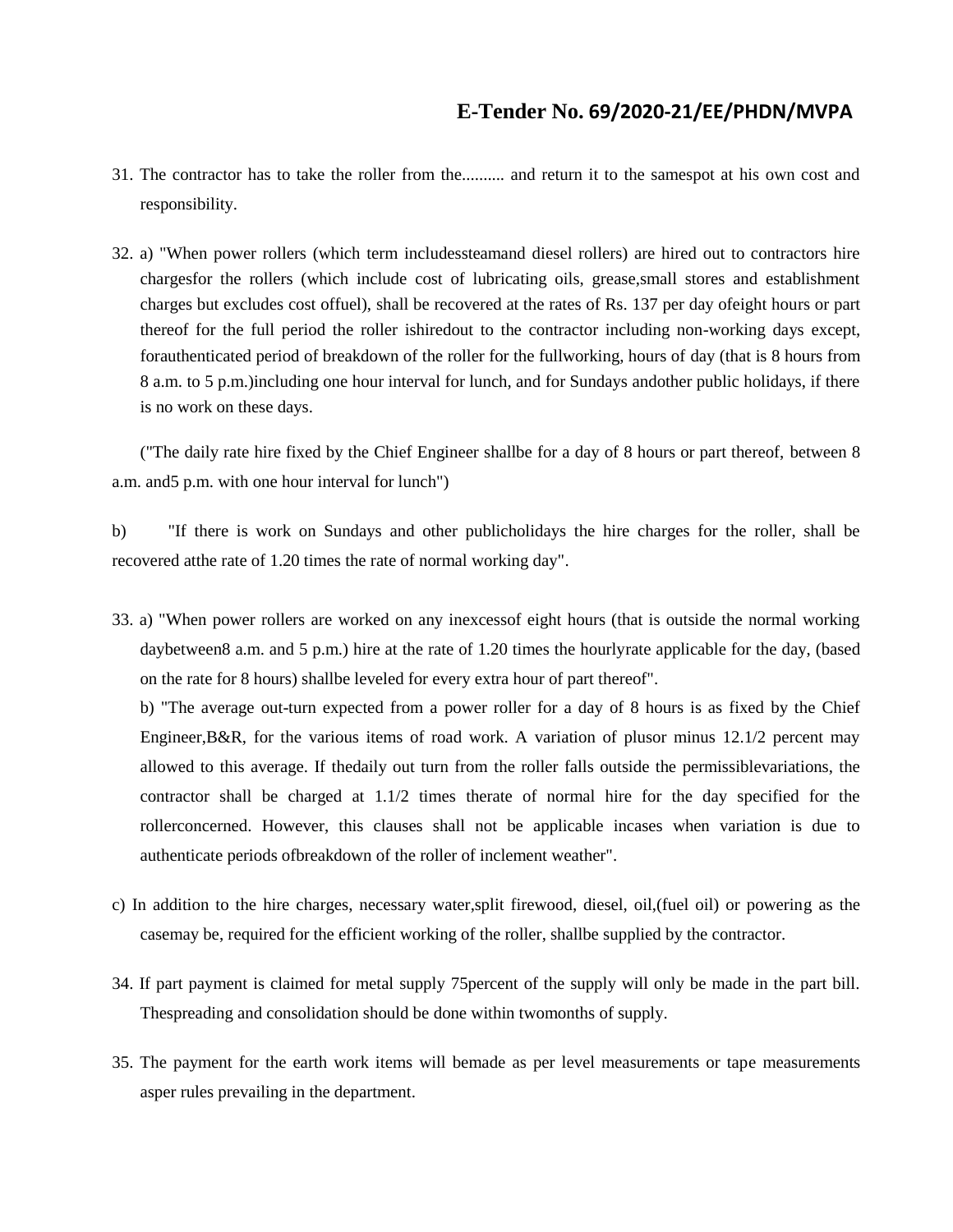- 36. All items should be carried out as per the relevantspecifications in the M.D.S.S/CPWD. and all clauses of preliminaryspecification should be complied with.
- 37. The moulds, shuttering etc., required for thework should be made by the contractor and got approvedby the departmental officers at site before use.
- 38. Tribes of the locality should be employed to theextent possible. The contractor should pay fair wages tothe labour engaged on the work which will be fixed by theGovernment as specified in G.O. 18- 8597/55/LD., dated7th March 1955 and any dues to the labour will berecovered from his bill as fixed by the DepartmentalOfficers.
- 39. The contractor alone is responsible for the safetyof his labourers and damages, if any payableunder'Workmen's Compensation Act' will be to his debit.
- 40. It shall be the contractor's responsibility to protect the public and his employees against accident from any course during execution of the work and he shall indemnify the Government against any claims for injury to person or property resulting from any such accident, and he shall, where provisions of the "Workmen's Compensation Act" apply, take steps to properly insured against any claims thereunder.
- 41. The contract shall be liable for any loss cause tothe government on account of the above work including any that may rise due to non-fulfillment of the contract. Heshould comply with rules laid down in the central R.W.D.contract regulations regarding fair wages.
- 42. The work shall be completed in all respects andalso at rate of progress within the time limit and stipulations in the Form No. 83. Notice inviting tender failing which thecontractor is liable to be fined as stipulated in specialcondition No.49.
- 43. Defects, if any notice within 3 months (6 monthsin the cases of road works) from the date completion of thework, will be got rectified by the contractor, in default ofwhich, this will be attended by the department and the costmade good from the contractor.
- 44. The contractor should produce the latest SalesTax and Agriculture Income Tax clearance certificate forreceiving final payment.
- 45. The contractor shall be responsible for thepayment of sales tax as per rules in force from time to timeand the rate quoted for various items remain unaffected byany charges that may be made from the time to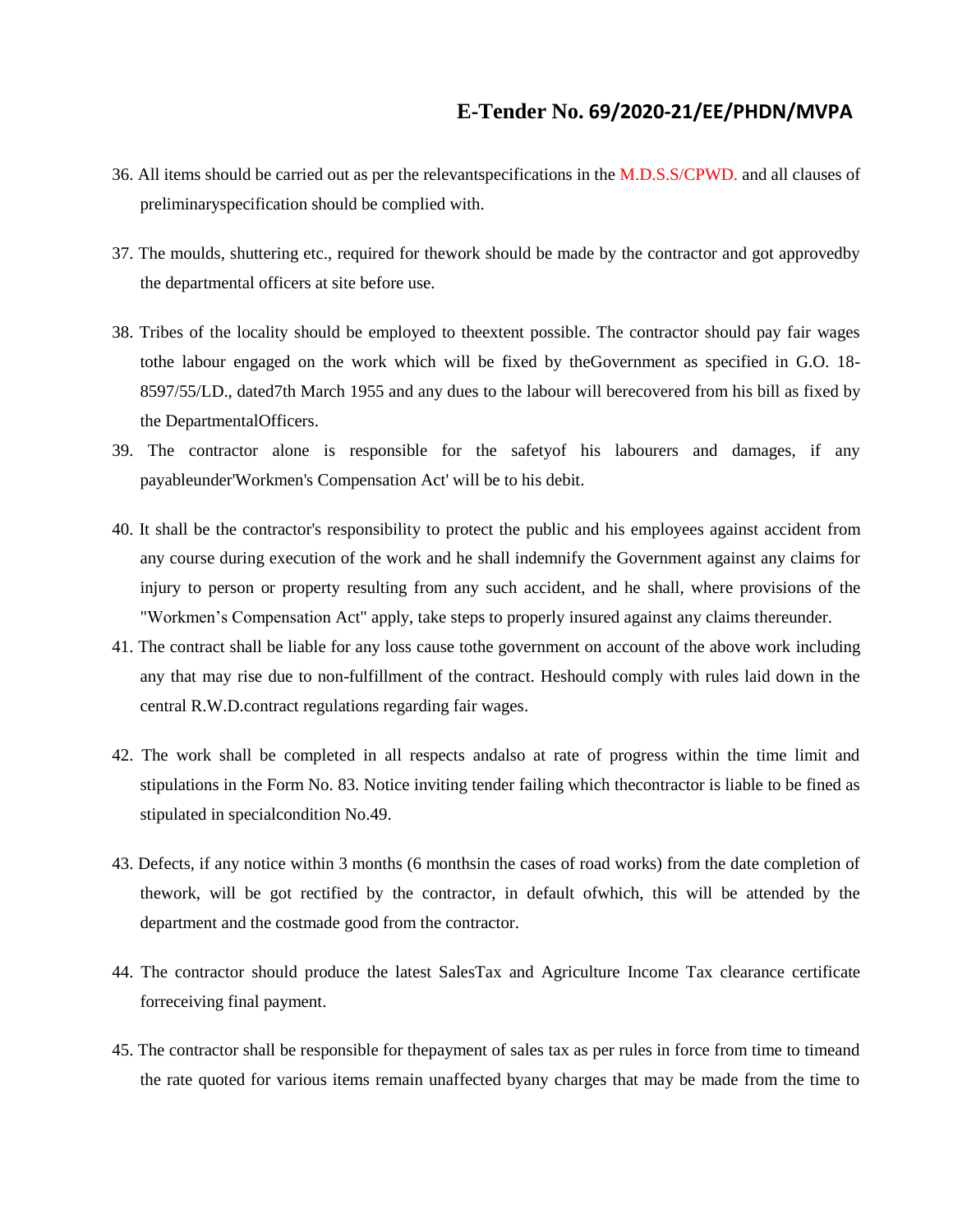time in therate at which such tax is levied. Sales tax, agricultural fromthe contractor will be recovered from his bill for the work asper the advise of the authorities concerned.

- 46. All sums due to the government under or byvirtue of this contract shall be recoverable first from thesecurity furnished by the contractor and if the same isfound insufficient, such deficit amount shall be recoverableunder the provisions of the Revenue Recovery Act for thetime being in force as through the same where arrears ofLand Revenue or in any other manner as the Governmentmay deem fit.
- 47. The contractor agrees that before final paymentshall be made on the contract will be sign and deliver to theExecutive Engineer either in the measurement book orotherwise as demanded a valid release and discharge fromany and all claims and demands whatsoever for all mattersarising out of connected with the contract, provided thatnothing in this clause shall discharge or release thecontractor from his liabilities under the contract. It is furtherexpressly agreed that the Executive Engineer in supplyingthe final measurement certificate need not be bound by theproceeding measurement and the payments. The finalmeasurements, if any, of the Executive Engineer shall befinal, conclusive and binding on the contractor.
- 48. The Tender Notice and Form No. 83 Notice InvitingTender shall form part of the Agreement.
- 49. The date fixed by the Executive Engineer forthe commencement and completion of works, as entered inthis agreement shall be strictly observed by the contractorwho shall pay damages at rate of (1) one percent on theestimated value of the contract for everyday not exceeding5 days that work remains uncommenced of unfinished, afterthe proper date and further to ensure good progress duringthe execution of works. The contractor shall be boundunless the contract provides otherwise in all case in whichthe time allowed for a work exceed one month to completeone fourth of the whole work to be done when one fourth ofthe whole time allowed (or it has elapsed, one half of thework when one half of time has elapsed and three fourth ofwork when three forth of time has elapsed and the penaltyfor the failure in either of these cases shall likewise be thatthe contract shall be subject to pay daily damages at therate of (1) one percent on the estimated value of the amountof work that should be completed by that time. Providedalways that entire amount of damage to be paid under theprovision of this clause shall not exceed the whole amountof retention plus the security deposit. All damages payable under the provision of this Clauses of Clause 12 of theconditions of contract shall be considered as liquidateddamages to be applied to the use of the Governmentwithout reference to the actual loss sustained owing to thedelay.
- 50. If during execution, the proportion of usage ofmaterials issued departmentally alone is varied for whichthe price has been fixed in the tender, the quoted rate of theitem will be allowed effecting short or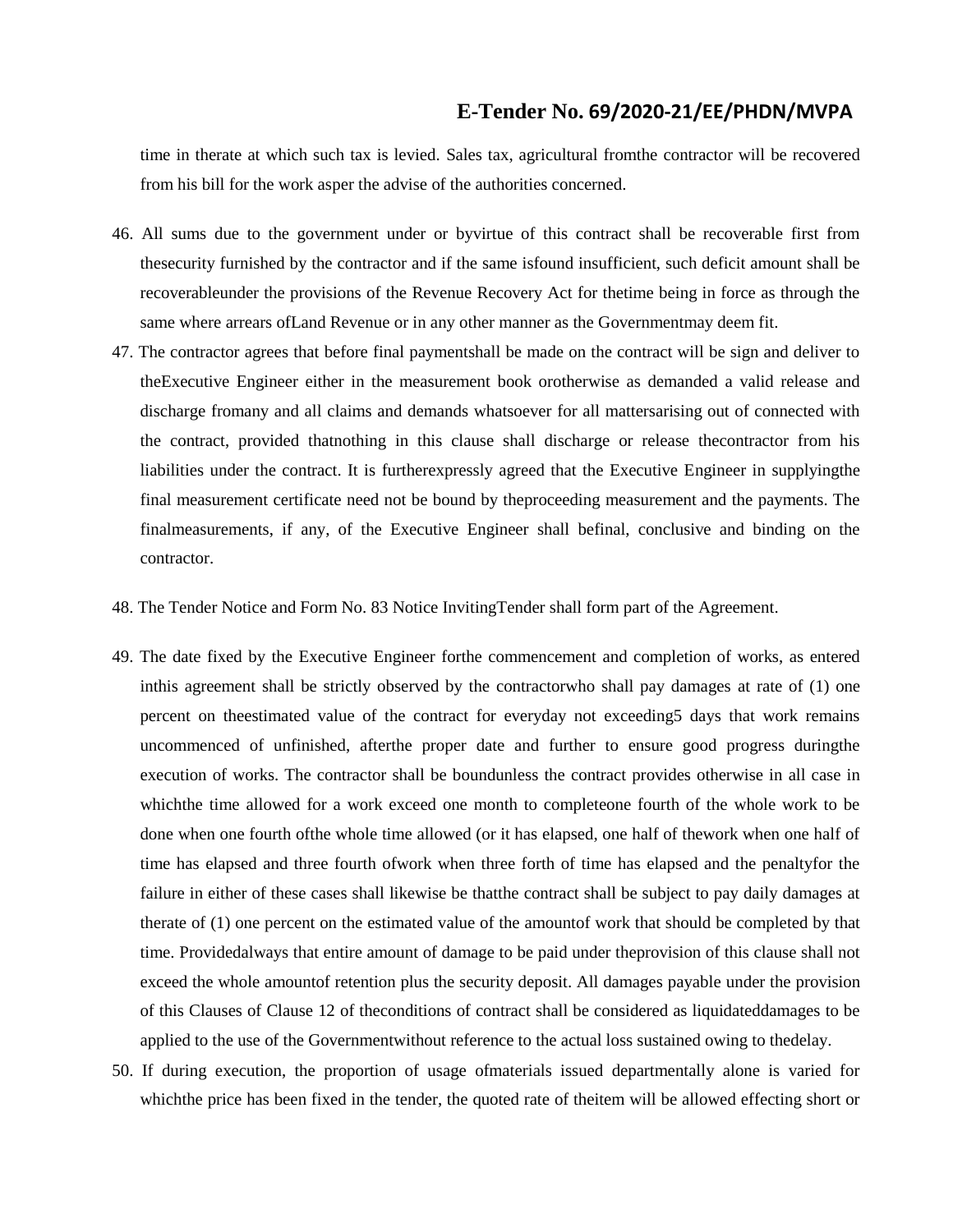excess of departmentmaterials actually used as well as labour charges forhandling the short or excess if any provided in the sameposition.

- 51. The earnest money deposit of the unsuccessful tender will be refunded immediately after tabulating the tenders keeping only the earnest money of the first three lowest tenders, the earnest money of the remaining two unsuccessful tenders will be refunded within a week from the date of acceptance of tenders.
- 52. The contractor should engage at his own cost adiploma holder (Civil Engineering) with sufficient practicalexperience for the proper execution and supervision ofworks costing from Rs. 2 Lakhs to Rs. 5 Lakhs and oneEngineering Graduate and Diploma Holder (CivilEngineering) for works costing Rs.5 Lakhs uptoRs. 10 Lakhsand one Engineering Graduate and two Diploma Holders forworks costing over 10 Lakhs for one or two years accordingto the tenure of contract paying Rs. 250 p.m. and Rs. 150p.m. to Engineering Graduate and diploma holderrespectively.
- 53. All other conditions and specifications of contractthe same as those current in the department.
- 54. The method of measurements will be as perIndian Standard 1200-1958.
- 55. All concrete should be machine mixture andvibrated.
- 56. The tenderer/ contractor must clearlyunderstand that the settlement of claims either by part billsor by final bill will be made only according to the availabilityof budget provision and allotment of funds made with theDivisional Officer in charge of the work under therespective head of account in which the work is sanctionedand arranged and also subject to the seniority of such bills.No claim for interest or for damages whatsoever shall bemade for the belated settlement of claims of bills. No suchclaims shall be admitted by the Government.

#### 57. **FAIR WAGE CLAUSE**

(a) The contractor shall pay not less than fair wagetolabourers engaged by him on the work.

'Fair Wage' means wage whether for time of piecework notified at the time of inviting tenders for the work andwhere such wages have not been so notified, the wageprescribed by the Central P.W.D. for the district in which thework is done.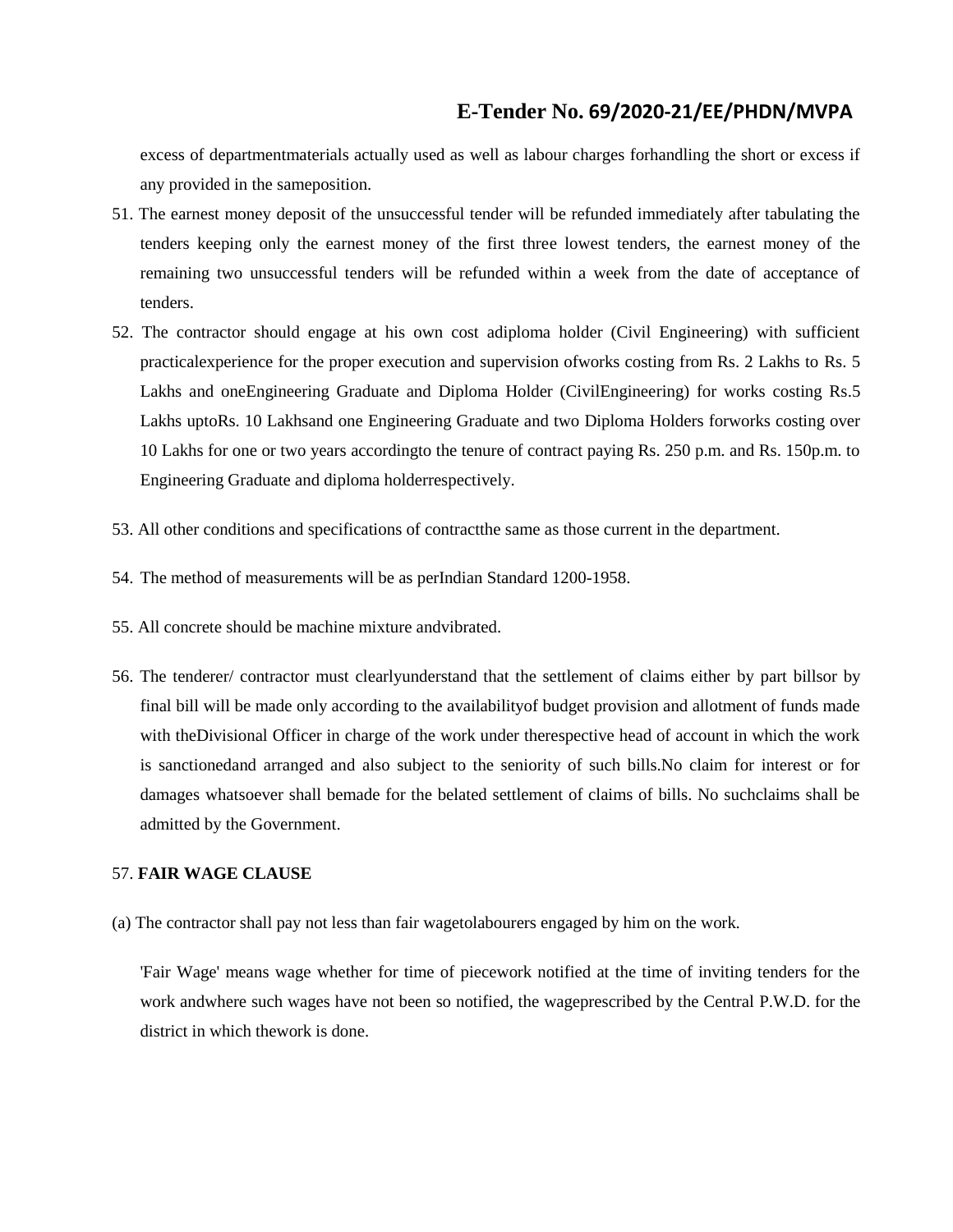- (b) The contractors shall not withstanding theprovisions of any contract to the contrary cause to be paida fair wage to labours indirectly engaged on the workincluding any labour engaged by his sub contractorinconnection with the said work as if the labourers had beendirectly employed by him.
- (c) In respect of all labours directly orindirectlyemployed in the works, the performance of the contractor'spart of this agreement the contractor shall comply with orcause to be complied with the (the Central R.W.D.Contractor'slabour) regulations made by Government inregard to payment of wages, recovery of wages, wageperiod, deductions unauthorisedly made, maintenance ofwages register, other terms of employment, inspection andsubmission of periodical return and all wage cards,publication of scale of wages and returns and all othermatters of like nature.
- (d) The Executive Engineer or subdivision officerconcerned shall have right to deduct from the money dueto the contractor and any sum required to making good theloss suffered by a work or workers by reasons ofnon-fulfillment of the conditions of the contract for thebenefit of the workers, non-payment of wages or deductionmade from his or their wages which are not justified by theterms of the contract or nonobservance of the regulations.
- (e) Vis-a-via the Central Government, the contractorshall be primarily liable for all payments to be made underand for the observance of the regulations aforesaid withoutprejudice to his right to claim from his sub-contractors.
- (f) The regulation aforesaid shall be deemed to be apart of this contract and breach thereof shall be a breach ofthis contract.
- CLAUSE 45 OF M.D.S.S/CPWD.- Accidents- Hoardings -Lightning- Observation- Watchmen
- (a) When excavation have been made of obstaclesare put in public through-fares or in places where there is alikelihood of accident, the contractor shall comply with anyrequirements of law on the subject, and shall providesuitable hoardings, lighting and watchmen necessary.
- (b) It shall be the contractor's sole responsibility toprotect the Public and his employees against accident fromany cause and he shall indemnify Government against anyclaims for damages for injury to person or property, resultingfrom any such accidents and he shall, where the provisionsof the Workmen's Compensation Act, apply, take steps toproperly insure against any claims there under.
- (c) On the occurrence of an accident which results inthe death of any of the workmen's employed by contractoror which is so serious as to be likely to result in the death ofany such workmen, the contractor shall within 24 hours ofthe happening of such accidents, intimate in writing to theconcerned Section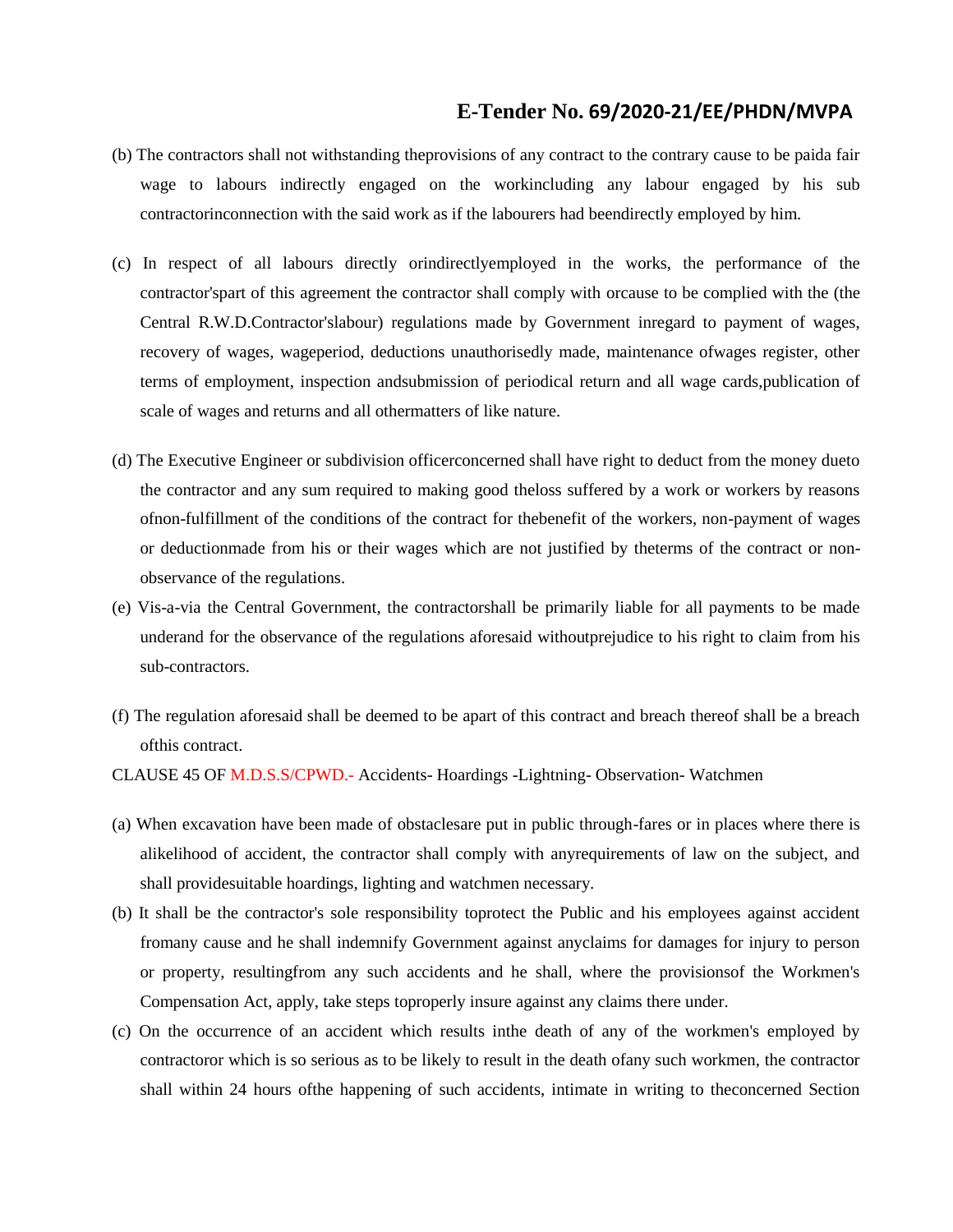Officer of the Public works Department,the fact of such accident, The contractor shall indemnifyGovernment against all loss of damage sustained byGovernment resulting directly or indirectly from his failure togive intimation in the manner aforesaid including thepenalties or fines if any payable by Government aconsequence of Government's failure to give notice underthe Workmen' Compensation Act or Otherwise conform tothe said act in regard to such accident.

- (d) In the event of an accident in respect of whichcompensation may become payable under the Workmen'sCompensation Act VIII of 1923 whether by the contractor orby the Government as principle it shall be lawful for theExecutive Engineer retain out of moneys due and payableto the contractor such sum or sums of money as may in theopinion of said Executive Engineer, be sufficient to meetsuch liability. The opinion of the Executive Engineer shall befinal in regard to all matters arising under this clause.
- (e) The percentage quoted should be only in round figures i.e., no decimal places should be allowed.

#### **Contractor Executive Engineer**

#### **FORM OF DECLARATION**

- 1. I.............................................................. do herebydeclare that none of my relation as per the list given inSection 6 and Schedule 1 A of the Companies Act, 1956 isin charge of the above work or are having control over it.
- 2. I .......................................................................... dohereby and expressly declare and acknowledge that I haveread the Madras detailed Standard specification and thepreliminary specification therein.

#### **Contractor**

Note: If the contractor is found at any stage to have suppressed any information required, his earnest money for the Work is liable to be forfeited and the contract entered in to will stand cancelled.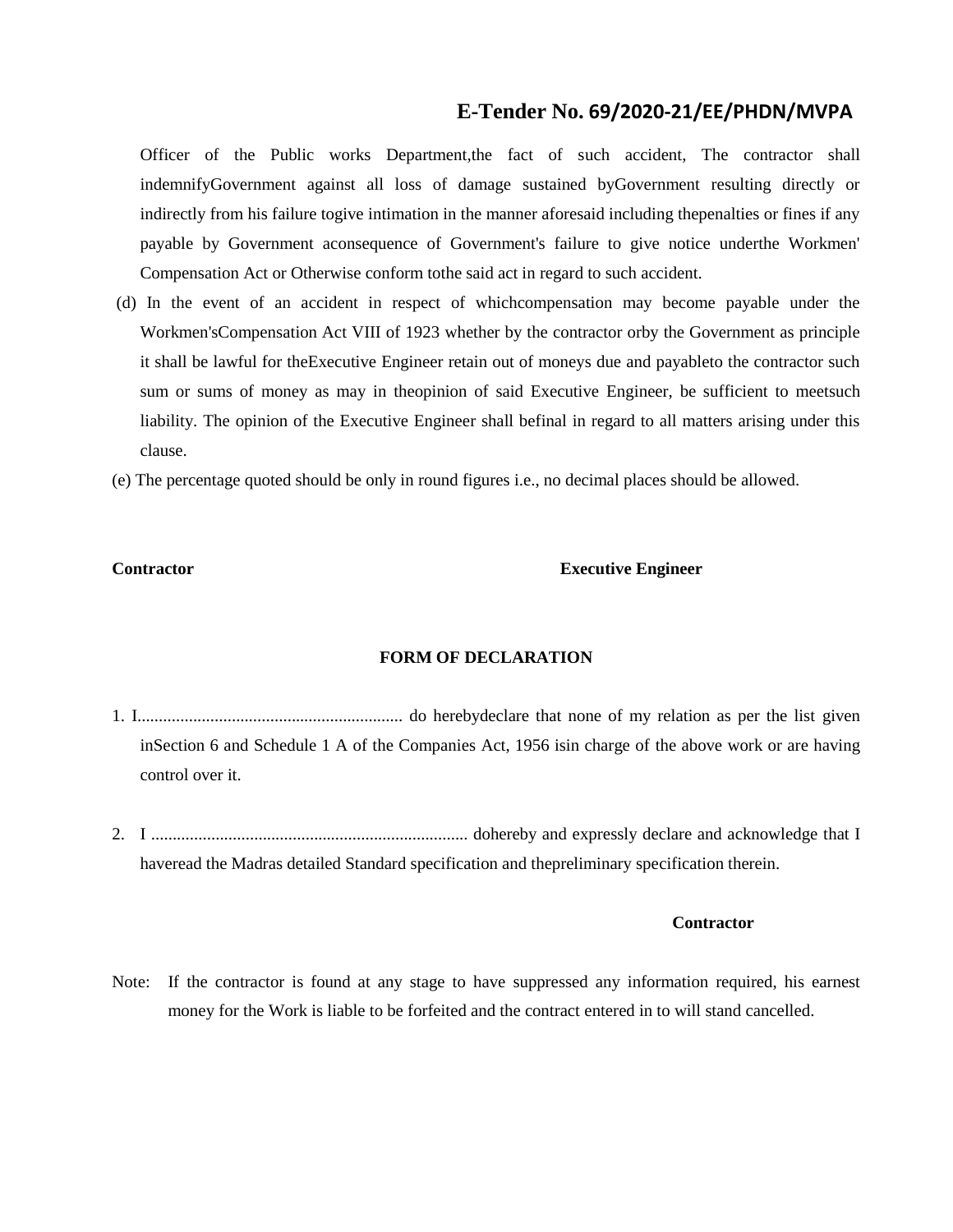#### **Additional Performance Guarantee**

Additional Performance Guarantee is to be remitted by the contractor if required at the time of execution of agreement as per Order No. KWA/HO/WN/33/97 dated 20.09.2016 of the Managing Director, Kerala Water Authority, Thiruvananthapuram.

- (I) The provisions contained in the G O (P) No. 19/2016/Fin dated 03.02.2016 and G O (P) No. 13/2012//PWD dated 01.02.2012 in the matter of additional performance guarantee that
- a) If the quoted rate for work is below 50% it will be rejected.
- (II) Additional performance guarantee will be required in all cases where quoted rate falls below 10% of the estimated cost.
- (III) If the rate quoted by the contractor is x% below estimate cost(where x lies above 10% and upto 25%)of the estimate amount shall be obtained from the contractor.
- **(IV) The tender with lowest quoted rate less than 75% estimated PAC shall not be rejected if sufficient competition is ensured and the rate quoted by the second and third lowest bidder are also comparatively nearer to the lowest bidder.**
- **(V) The tender inviting authority shall obtain a statement from the lowest bidder quoting rates below PAC regarding the reasonableness of the rate quoted to assess that whether the quoted rates are workable.**
- **(VI) Assessment shall be made by Department also, as to whether the particular work has any rate advantage as compared to the rate as given in Price Software.**
- **(VII) If any contractor quotes less than 75% of the estimated PAC and variation with all other quoted rates are much higher, the Tender accepting Authority shall take appropriate decision based on merits.**
- **2.43 Performance Security Deposit**

**Security Deposit is the retention amount deducted from the running bill of the contractors in addition to the initial security deposit (Performance guarantee). This will be @2.5% of the gross amount of each running bill so that the amount so retained shall be 2.5% of the value of the work done till then. This can be released against Bank Guarantee on its accumulation to a minimum amount of Rs.5 Lakh subject to the condition that the amount of Bank Gurantee except last one shall not be less than Rs.5 Lakhs. This amount will be released after passing of final bill as in the case of refund of deposit.**

Time allowed for executing agreement with out fine will be 20 days from the date of registration of communication (Selection Notice) in the post office. Further time of 10 days shall be allowed to execute agreement by realizing a fine of 1% of the PAC subject to minimum of Rs. 500/- and maximum of Rs. 15000/-. The tender will be rejected if the agreement is not executed within one month.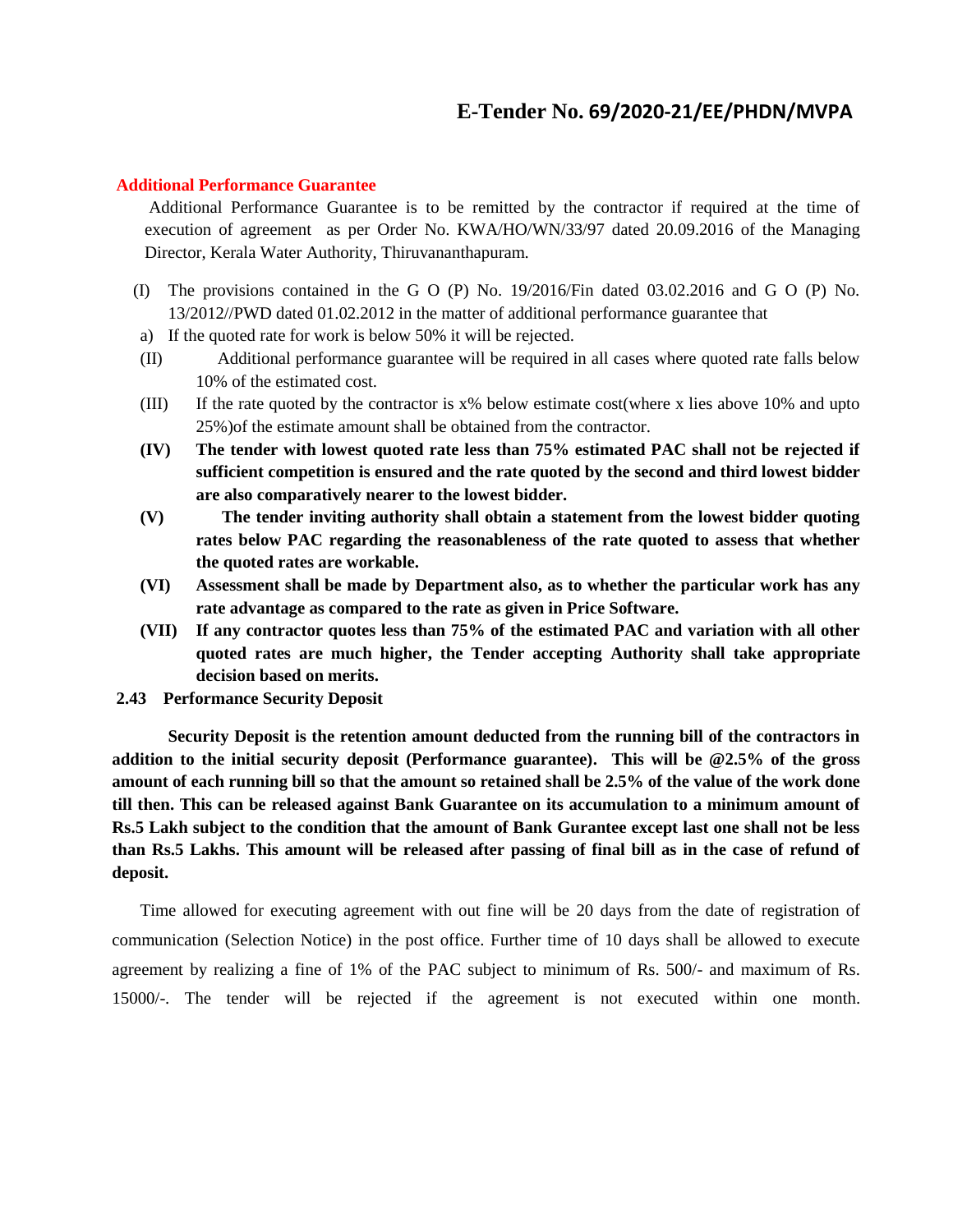#### **EXTENSION OF TIME OF COMPLETION OF WORK AND FINE**

### **Period of Extension Rate of Fine**

First three months 1% of the PAC subject to a maximum of Rs. 15000/-

Next every three months 1% of the PAC subject to a maximum of Rs. 15000/-

#### **OTHER CONDITIONS**

- 1. The percentage quoted should be only in round figures i.e., no decimal places should be allowed. Decimal place quoted tenders is liable to be rejected.
- 2. Tenders submitted without preliminary agreement is liable to be rejected.

### **CONTRACTOR EXECUTIVE ENGINEER**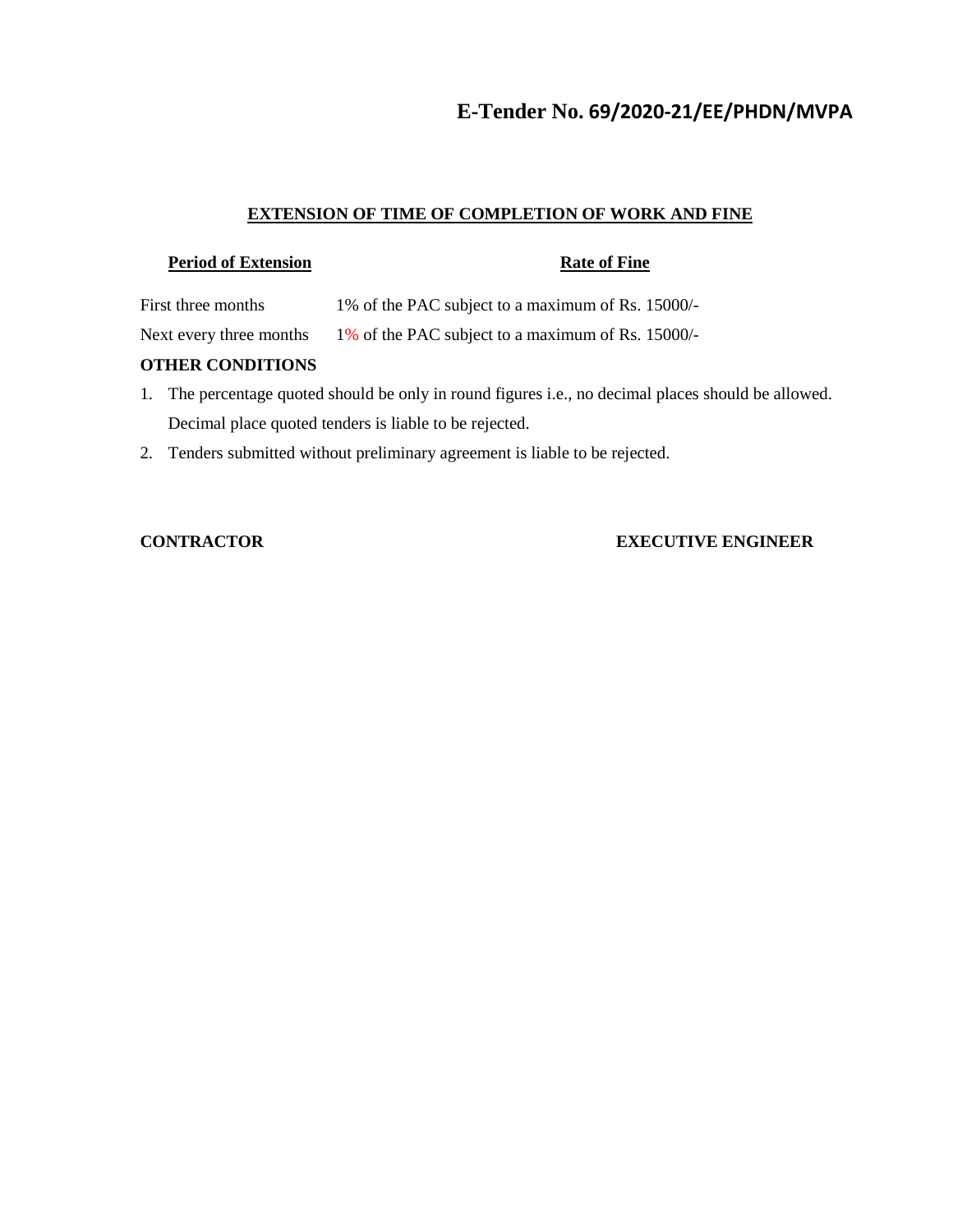# **KERALA WATER AUTHORITY**

# **FORM OF TENDER**

# **G.W.D. 84**

## **E-Tender No.69/2020-21/EE/PHDN/MVPA DUE DATE: 20/10/2020**

Circle : P.H. Circle, Muvattupuzha Division : P. H. Division, Muvattupuzha

Sub Division :………P. H. Sub Division ,Piravom

**Name of Work:** of **"** *CSME for Industrial connection Work: -Laying 1400m, 63mm PVC Pipe from 90mm Main line at Mudakoottichira junction to the proposed site of Wolkewelle Industries Pvt in Maneed Panchayath* **"**

Tender documents published in website: 14**/10/2020 onwards**

Name ………………………………………………………………………………..……………………… Address of Tenderer ………………………………………..…………………..…………….................. …………………………………………………………………………………….…………….…………..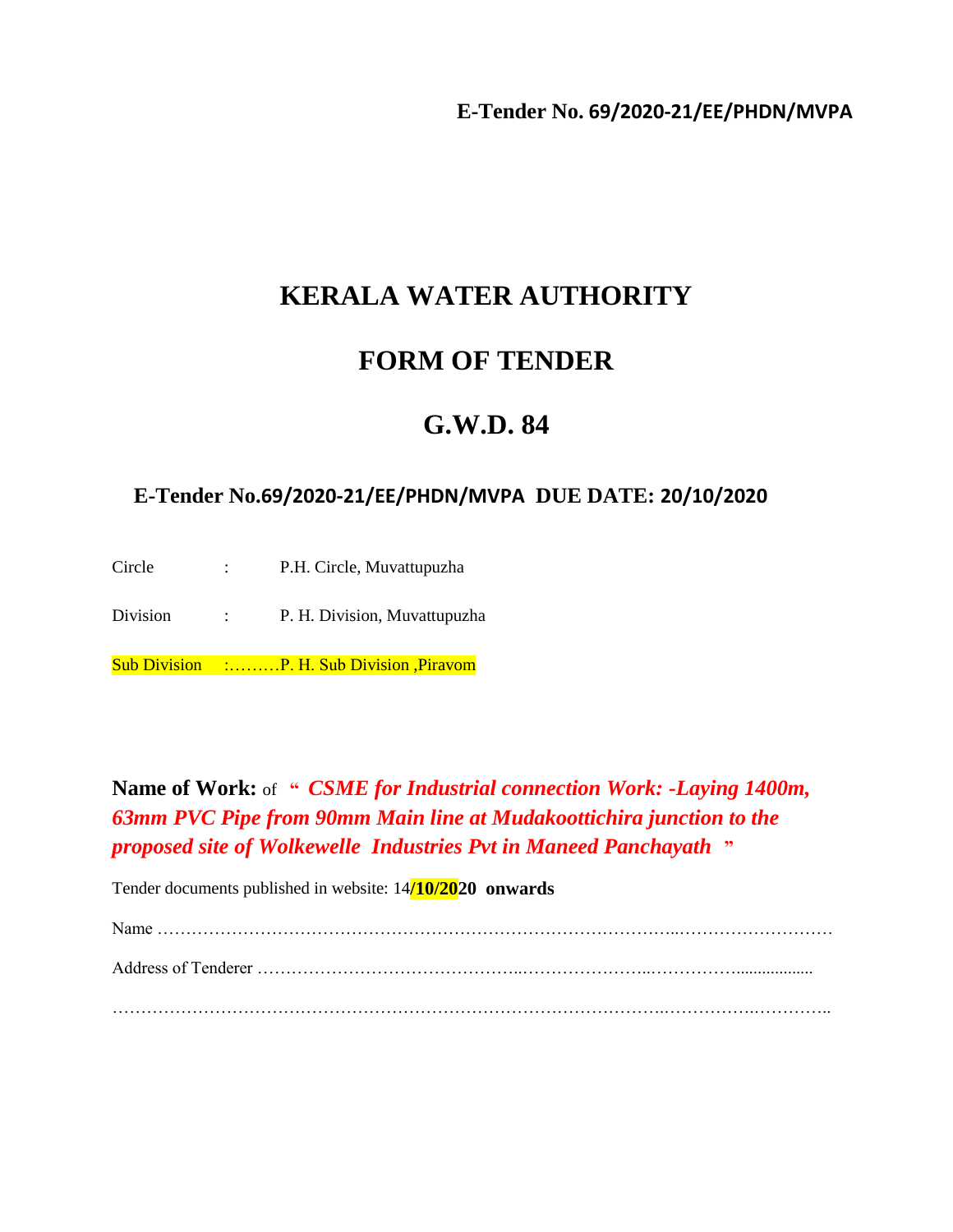#### **KERALA WATER AUTHORITY**

### **SPECIFICATIONS**

#### **PART 1 - General**

1. The rates tendered by a Contractor for the work shall include the cost of-

- a) All labour and supervision thereof all materials, tools, implements and plant of everydescription, ladders, cordage, takle, etc as well as the provision of safe and substantialscaffolding required for the proper execution of the work in conformity with thespecifications for the various items of work.
- b) Supplying the requisite agency with necessary equipments, to set out the work as well asto afford facilities for such examination of the work as the departmental Officer may atany time consider desirable, as also to count weigh and assist in the measurement, orcheck -measurement of the work or materials.
- c) Providing and maintaining all temporary fences, shelters lights watchmen and dangersignal and such other precautions as are necessary for the protection of the work ormaterials, as well as to protect the public and those connected with the work fromaccidents at the site of, or on account of the work.
- d) All sheds, mortar mills and mixing platform of every kind required for the properexecution of the work according to the specifications.
- e) All fees and royalties of materials; and
- f) Finally clearing away of all rubbish, surplus materials, plants, etc., on completion of thework and dressing and levelling off and restoring the site to a tidy condition prior tohanding over the work to the division officer or his authorised assistant and also itsmaintenance until so taken over.
- 2. In the case of suppliers of materials such as rubble, broken stones gravel, sand etc. whichmay have to be measured prior to being used on the work, the Contractor must always stackor arrange them nearly on level ground or on ground cleared and levelled by him for thepurpose in such manner as may be ordered by the Officer-in-charge so that they may beeasily susceptible of inspection and measurement, the cost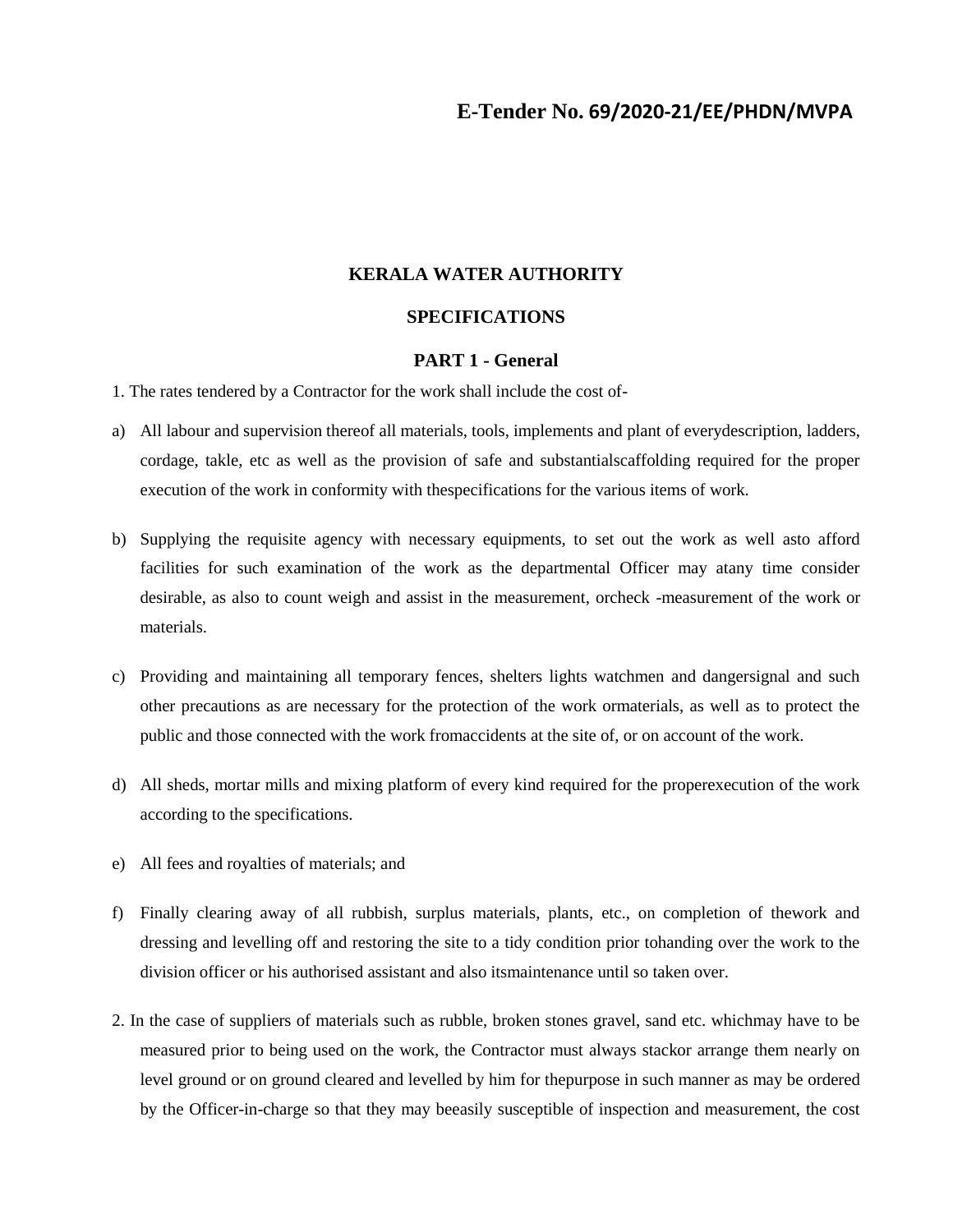of such clearing levellingandstacking or arranging being included in the rates for work. Each stack must be straight and of uniform section throughout and of the dimensions specified by the Officer-incharge.Materials not stacked or arranged in accordance with the instructions issued will not bemeasured and paid for.

- 3. The Contractor shall be bound to bear the expense of defense of any action-or-lawproceeding that may be brought by person for any injury sustained owing to neglect of aboveprecautions in connection with the execution of the work, and to pay any damages and costwhich may be awarded in consequence.
- 4. The Contractor shall also help himself out of any difficulties of penalties arising frominterference with private property in the execution of the contract.
- 5. The tenderer should state whether he has all the plant necessary for the execution of thework. If in the opinion of the Division Officer, Contractor's own plant is neither sufficientnor suitable for the proper execution of the work, the Department may supply other availableplant and recover reasonable hire for the same. The Division Officer's decision in the mattershall be final and binding on the Contractor.
- 6. The Contractor shall bear the running expenses inclusive of pay of the departmental staffattached to such plant and cost of repairs of all Government plant while in his possession onhire as also cost of restoring same in good condition at the time of return due allowancebeing made for fair wear and tear.
- 7. All materials and plant that are to be made over to the Contractor by the Department shall beha, Jed over to him at the Division Office or Store Yards at Division Headquarters of K. W.A. Central Stores, and the charges, for their handling loading and unloading and conveyance to and from for the respective work and also for stacking the materials neatly and in regularheaps on the ground on sheds to which they are brought shall be deemed to be included in the rates for the work.
- 8. Unless Otherwise specially provided for in the *contract,* the Contractor shall at his own costkeep all portions of the work free from water whether due to springs, soakage or inclementweather and in a neat and sanitary condition and shall also see that drainage and sewage areprevented from entering the site of work or accumulating there in.
- 9. The Contractor shall be responsible for the proper use and cost of protection of materialsmade over to him by the Department for use on the work and bear any loss fromdeterioration or from faulty workmanship or any other cause The cost of materials thusallowed to deteriorate amounting as it does to an excess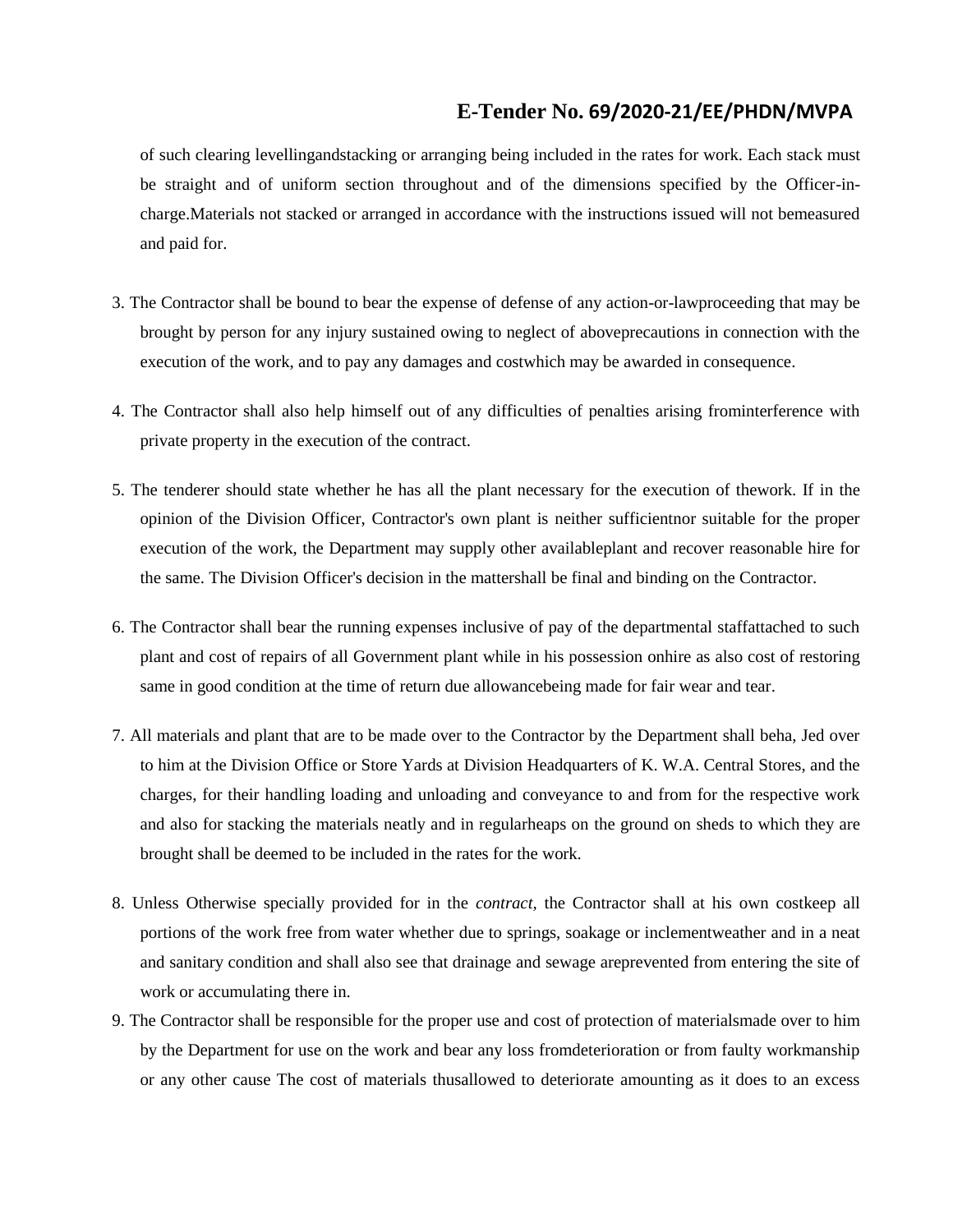issue over sanctioned quantities,will be recovered at rates 20 percent over the actual cost with suitable penalty. The orders ofthe Division Officer in the matter shall be final and binding on the Contractor.

- 10. The contractor shall be responsible to see that the level or other pegs, profiles bench marks,masonrypillars or other marks set up by the authority for guidance is the execution of thework are not disturbed, removed or destroyed. If any such marks are in the opinion of thedivision officer found disturbed, removed or destroyed, they will be replaced by thedepartment at the cost of the contractor.
- 11. Any materials brought to the site of work, or any work done by the Contractor but rejectedby the Officerin-charge being not up to the specifications shall In the case of materialssupplied be then and there removed from or broken up at the site of work, and in the case ofwork done be dismantled or rectified at the expense of the Contractor, as may be ordered bythe Officer- in-charge.
- 12. In all case whether so specified in the contract or not, the work shall he executed in strictaccordance with the Contractor's accepted tender and these specifications and with each suchfurther drawings and specification and orders as may from time to time be issued by theDivision officer.
- 13. Whenever the contractor is ordered by the Division Officer or his authorised assistant orsubordinate to execute any item of the work which is not in the tender, it shall be theContractor's duty to get a special price arranged for the item and to see that it is written inthe work spot order book (which shall be provided by the Division Officer and kept in thework by the subordinate in charge and that this order is initialled and dated by the Contractorand the Officer ordering that particular item of work) For any extra item executed by theContractor and not so entered in the workspot order book and Initialled both by theContractor and the Departmental Officer ordering such extra item that Contractor shall haveno claim for extra payment.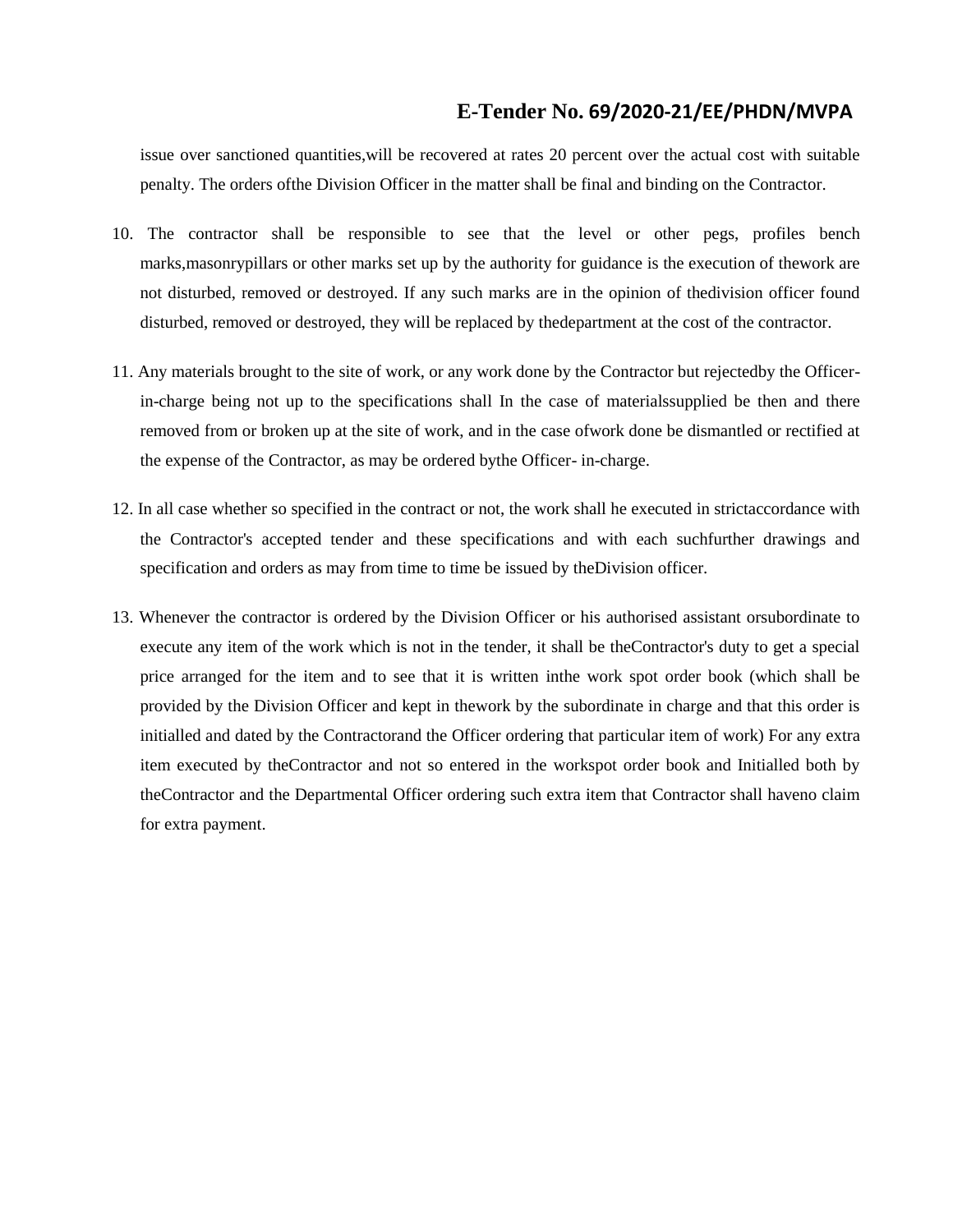### **SPECIFICATIONS**

Part (i) Materials

Part (ii) Work

(As current in the Kerala Water Authority)

Signature of Tender ……………………………………

Date……………………………

(Sd) **EXECUTIVE ENGINEER** Kerala Water Authority, P.H. Division, Muvattupuzha.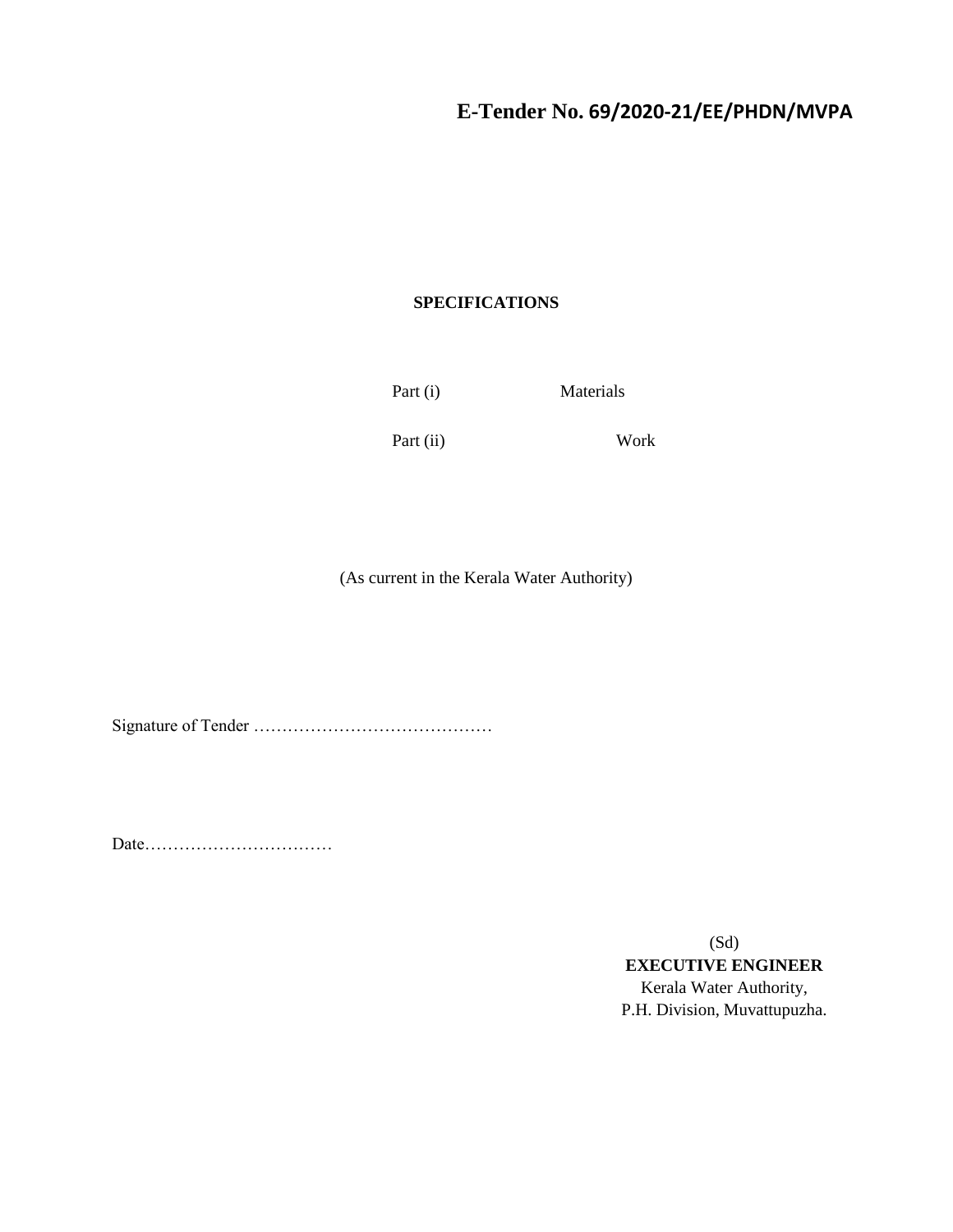To

The Executive Engineer Kerala Water Authority, P.H.Division, Muvattupuzha.

Sir,

I/ We do hereby tender to execute the works enumerated in the schedule accompanyingin accordance with the terms in your tender notification dated……………………….andspecifications and conditions of contract in force in Kerala Water Authority.

- 2. Copy of the specifications duly signed is also enclosed.
- 3. I/We further agree to complete the whole work in 1month from date of receipt of order to start work, and or in the case of piece works, maintain the minimum rate of progress specified in the tender schedule.
- 4. I/we do/do not agree to accept and carry out such portion of the work included in my/our tender as may be allotted to me/us if work be not given to me / us.
- 5. In consideration I/We be being registered as a contractor in the Kerela Water Authority and invited to tender. I/we agree to keep the tender once for acceptance for 120 days from the due date of submission thereof and not to make any modifications in its terms and conditions which are not acceptable to Authority.

A sum of …………………………………………………………………………………………… ………………………………………………………………………………………………………………

is hereby forwarded as deposit as e-payment as earnest money. If l/we fail to keep the tender open as aforesaid or make any modification in the terms and conditions of the tender which are not acceptable to the authority.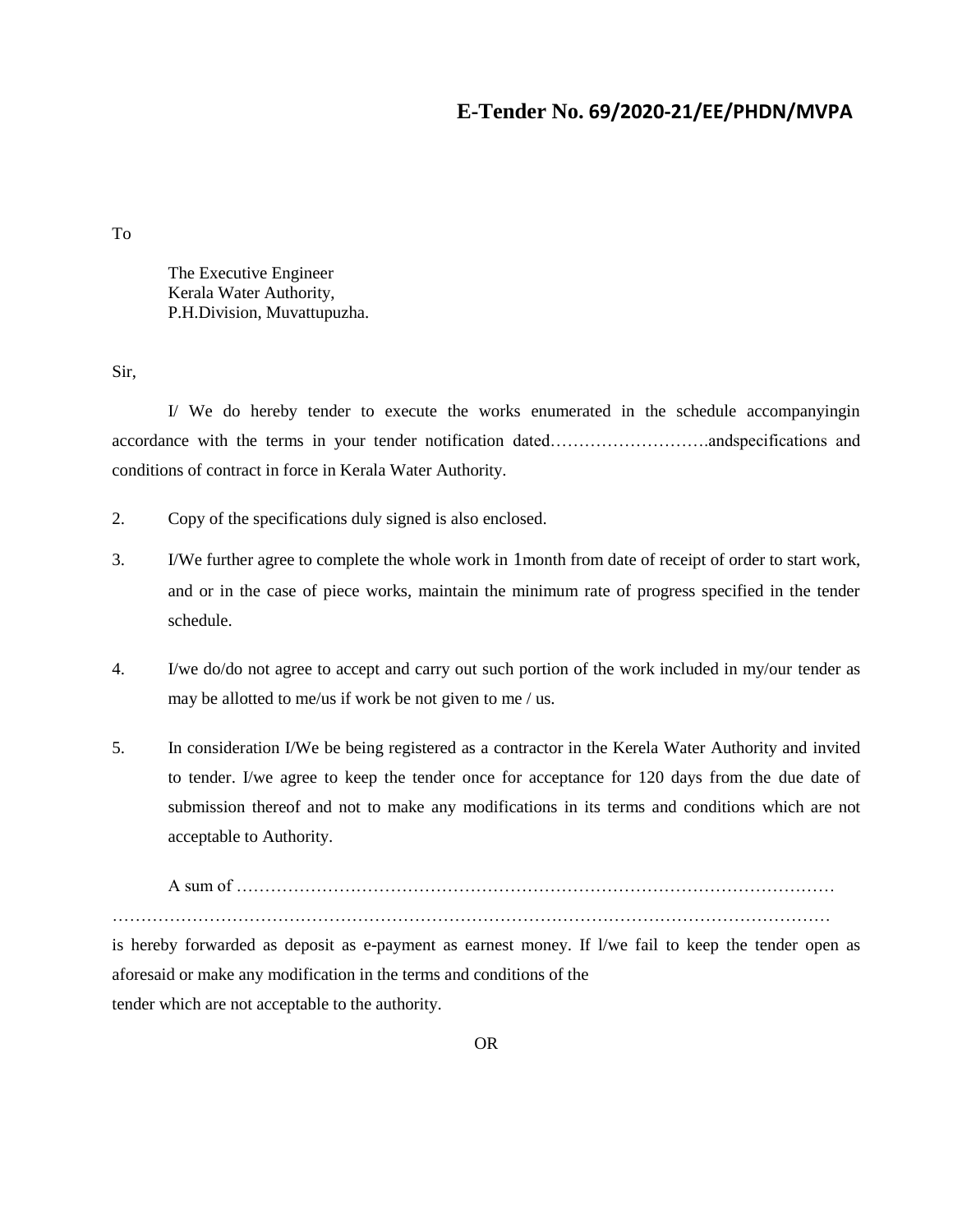If after the tender is accepted l/we fail to execute the agreement as provided in Clause 13 of Tender Notification or to commence the execution of the work as provided in the conditions. I/We agree that the authority shall, without prejudice to any other right or remedy, be at liberty to forfeited the said earnest money absolutely and also recover from me/ us the entire loss that may be caused to Authority by the retender or re-arrangement of the work, or otherwise under the provisions of the Revenue Recovery Act or otherwise.

| Acc: 1) Tender Schedule |  |
|-------------------------|--|
| 2) Ernest money Rs.     |  |
|                         |  |
| 4) Signed copy of plan  |  |

Reg No…………………. Class …………………..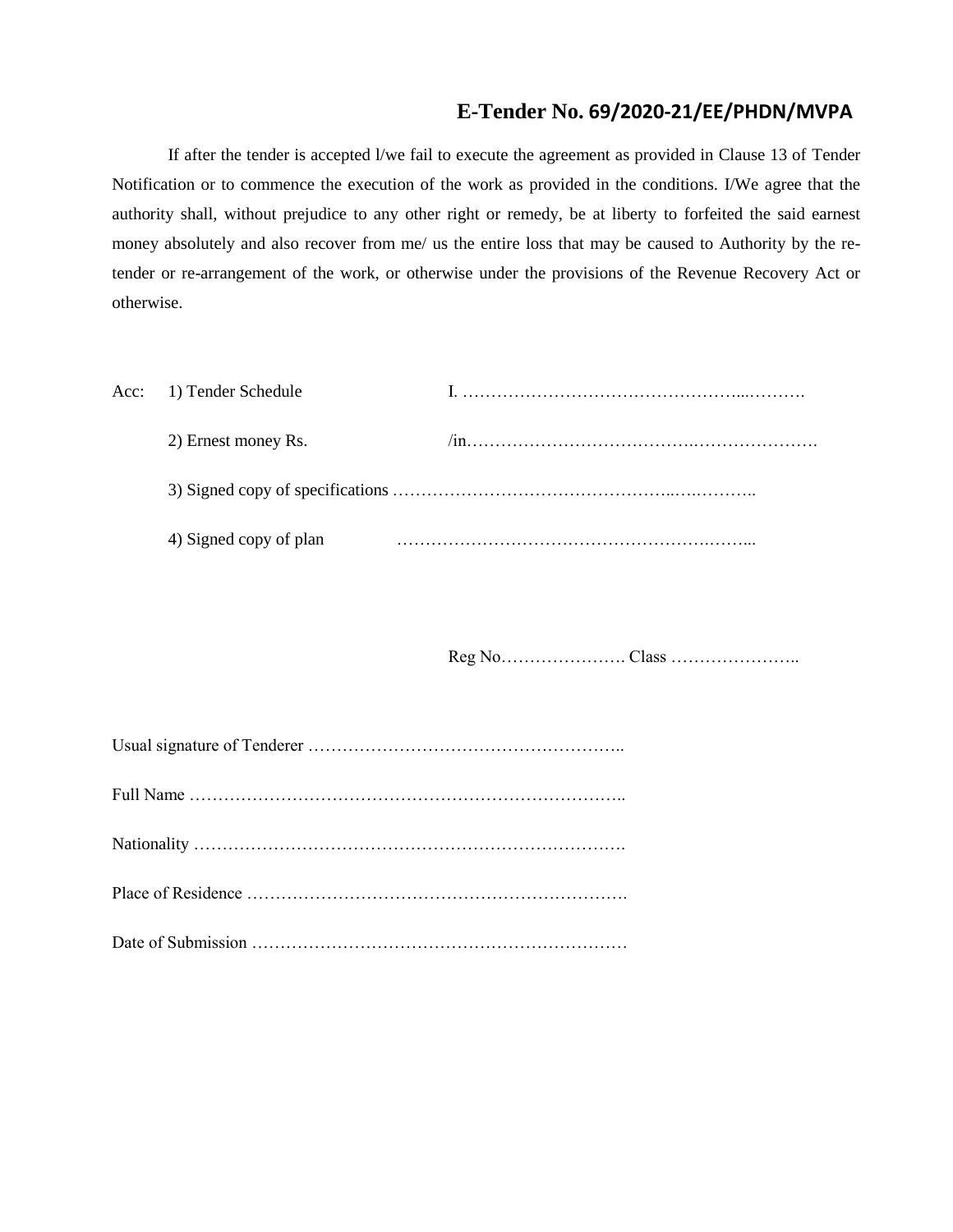### **TENDER SCHEDULE**

N.B. (1) All rates to be inclusive. (2) Rates to be entered in words in remarks column. (3) The amount of the tender should be filled up and retailed by Sub-heads by the Tender excepting for items for which definite quantities are not given in the schedule.

| <b>Approximate Quantities</b><br>Name of<br>Estimate<br>Quantity<br>Appendix<br>Item No. |   |                | Description of Items of work                            | Unit            | Rate per Unit<br>Rs. | Ps. | Amount<br>Rs. | Ps. | Remarks |
|------------------------------------------------------------------------------------------|---|----------------|---------------------------------------------------------|-----------------|----------------------|-----|---------------|-----|---------|
|                                                                                          | 2 | $\overline{3}$ | $\overline{4}$                                          | $5\overline{)}$ | 6                    |     | $\tau$        |     | 8       |
|                                                                                          |   |                | Separately attached<br>(To be submitted electronically) |                 |                      |     |               |     |         |

CONTRACTOR EXECUTIVE ENGINEER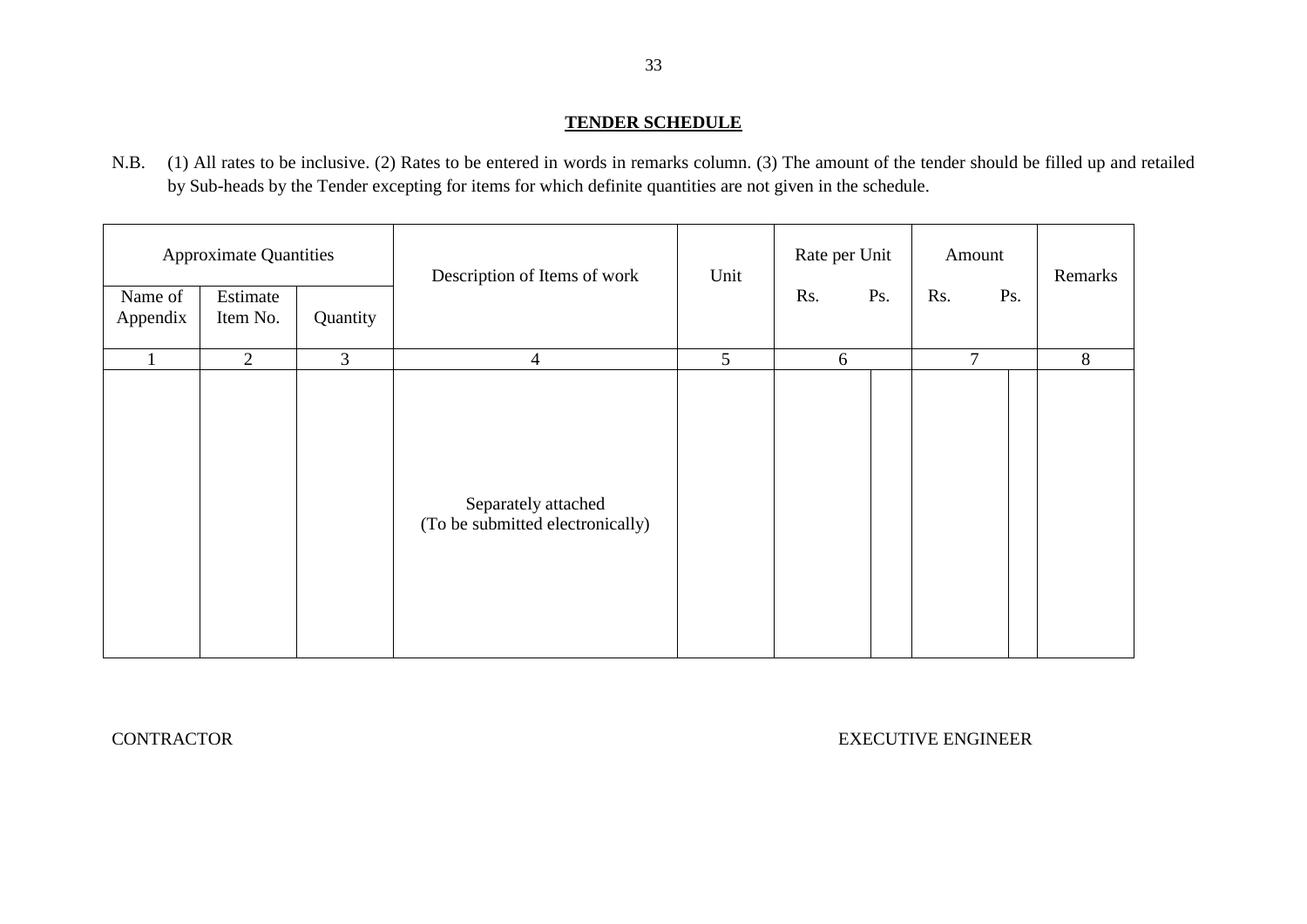### **KERALA WATER AUTHORITY P.H. Division, Muvattupuzha**

#### **ADDITIONAL SPECIAL CONDITIONS**

- 1. Tools and Plant, if available with the Kerala Water Authority will be hired out to the contractor at the prevailingrates in the authority.
- 2. The rate quoted by the contractor should be inclusive of hire charges for the tools and plants, Sales Tax, ExciseDuty etc.,but excluding GST and all other incidental charges and no extra claims on these account, will be admitted.
- 3. The contractor shall be bound to carry out all extra items not provided for in the schedule but found necessaryuring execution of the work.
- 4. For LS items payment will be made on actual measurement limited to the amount agreed to by the tenderer.
- 5. (a) Cement and MS Rods/Tor rods required for the work will be supplied by the Authority at the Division Store atKochi-16, and their value recovered at the following rate.
- 1. Cement.... …………………./Tonne
- 2. MS Roads.... …………………./Quintal
- 3. Tar Steel.... …………………./Quintal

b) Pipes, Special, M.H. Covers & Frames and Valves which are completed to be issued by the Authority will beissued from the Authority pipe dump or stores…………..free of cost, unless or otherwise specified.

c) Lead, Lead wool and hemp required for the work will be issued by the Authority from the stores at…………….………………. and their value recovered at the following rate.

- 1. Lead ……………Rs. /Kg.
- 2. Lead wool ……………Rs. /Kg.
- 3. Hemp ……………Rs. /Kg.
- 6. Cement/Tar Rods/ MS Rods and other materials issued for the work should be stored suitable at the work site or ina store approved by the Authority. Accounts of receipts and issues should be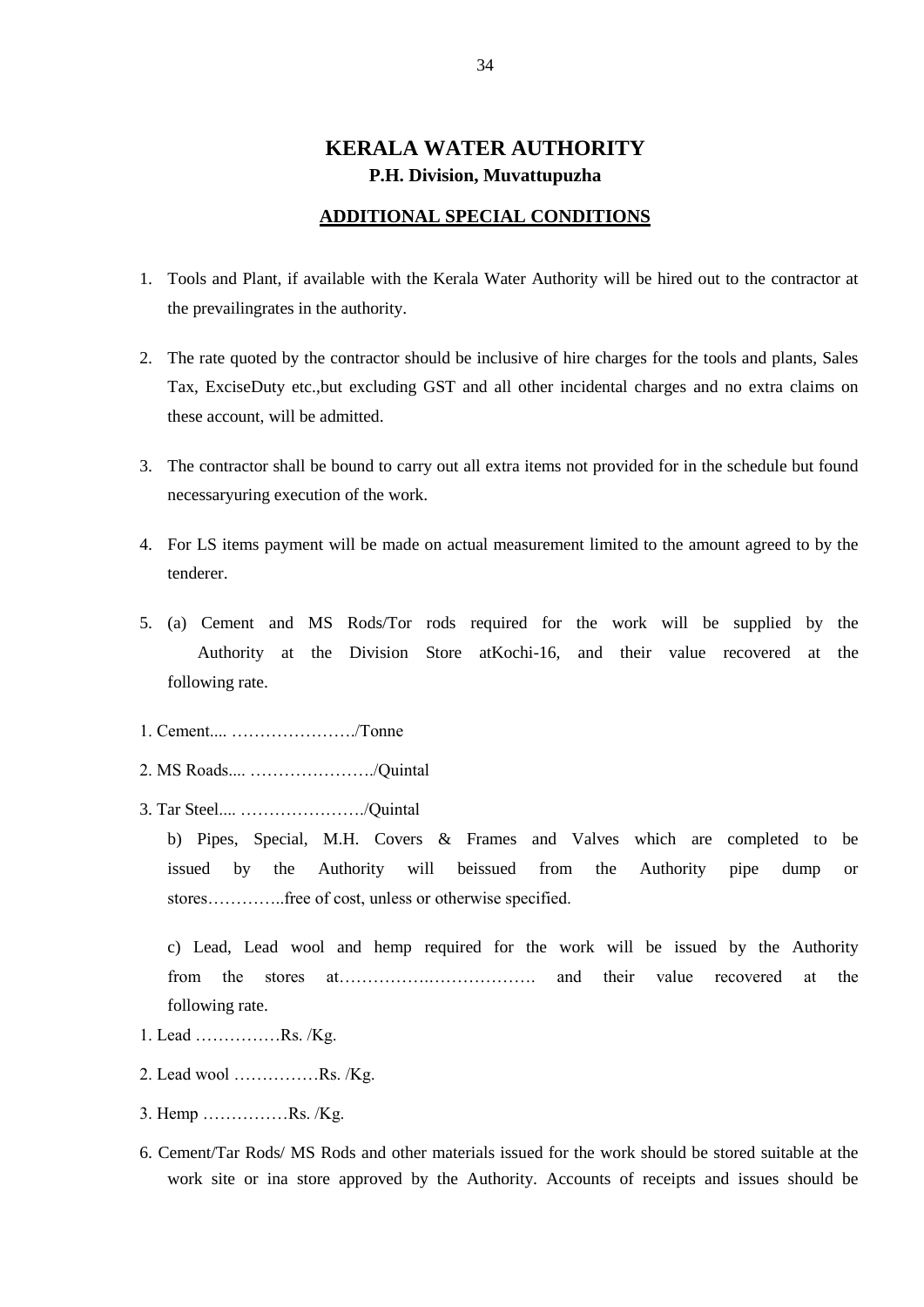maintained at stores and all facilitiesshould afforded by the contractor to the Authority Officers for checking the stores at any time fixed by the Authority.If any shortage is noticed, contract is liable to be cancelled immediately and suitable action will be taken against thecontractor for the misuse of Authority materials.

- 7. Surplus material should be return to the Authority stores as per the direction of the Authority Officers immediately after the work is completed and the contractor should obtain suitable receipts from the store keeper for the same.
- 8. For the unaccounted Authority materials not returned to the stores, Sales Tax at prevailing rates will be recovered from the contractor in addition to the book value + 20% storage or current market rate whichever is higher as per rules. Further penalty at Rs............. perTonne of Cement Rs per Quintal of MS and Rs ……………….per Quintal of Tar Steel will also be recovered from the contractor.
- 9. F.C.C. will not be paid unless contractor has produced Income Tax and Sales Tax clearance certificate.
- 10. Contractor is bound to give fair wages to laboures employed by him as per the standing rules of the Government.
- 11. Contractor is bound engaged suitable experienced hands for the execution of the work. He should also see that thework are carried out in the presence of his authorised representatives, if he is not in a position to be present himself at the work site during working hours.
- 12. If the K.W. A. authorities undertaken supply certain materials, no claim for extra payment on account of delay in thesupply of these materials will be entertained.
- 13. The contract shall examine whether there are any gas mines, electric or phone post/cables, water mains, sewers,covered drains etc. coming in the line of the trench and shall not excavate in such localities before such mains, cablesor drains or sewer and diverted or otherwise arranged for.
- 14. The contract shall be responsible for any damage which any be caused to power or phone post or cables or to andbuilding, walls and pipes, etc. nearby on account of excavation of the trench due to insufficient or lack of shoring ordue to the result of bailing or pumping or stagnation of water. The contractor shall make his own arrangements forsupporting electric and telephone post, electric and telephone cables during excavation and no extra payment will begiven for this.
- 15. The contractor shall examine and satisfy himself that the beds and of trenches are firm and suitable for laying thepipes. Should any portion be found unsatisfactory by him, the contractor shall bring it to the notice of the officer in-charge in writing and on receipt of the letters orders take necessary steps to make the trench firm and suitable for lyingpipes.
- 16. The Authority materials issued to the contractor shall be taken charges of at the pipe dumps or stores by thecontractor after satisfying himself about their sound condition and granting receipt to the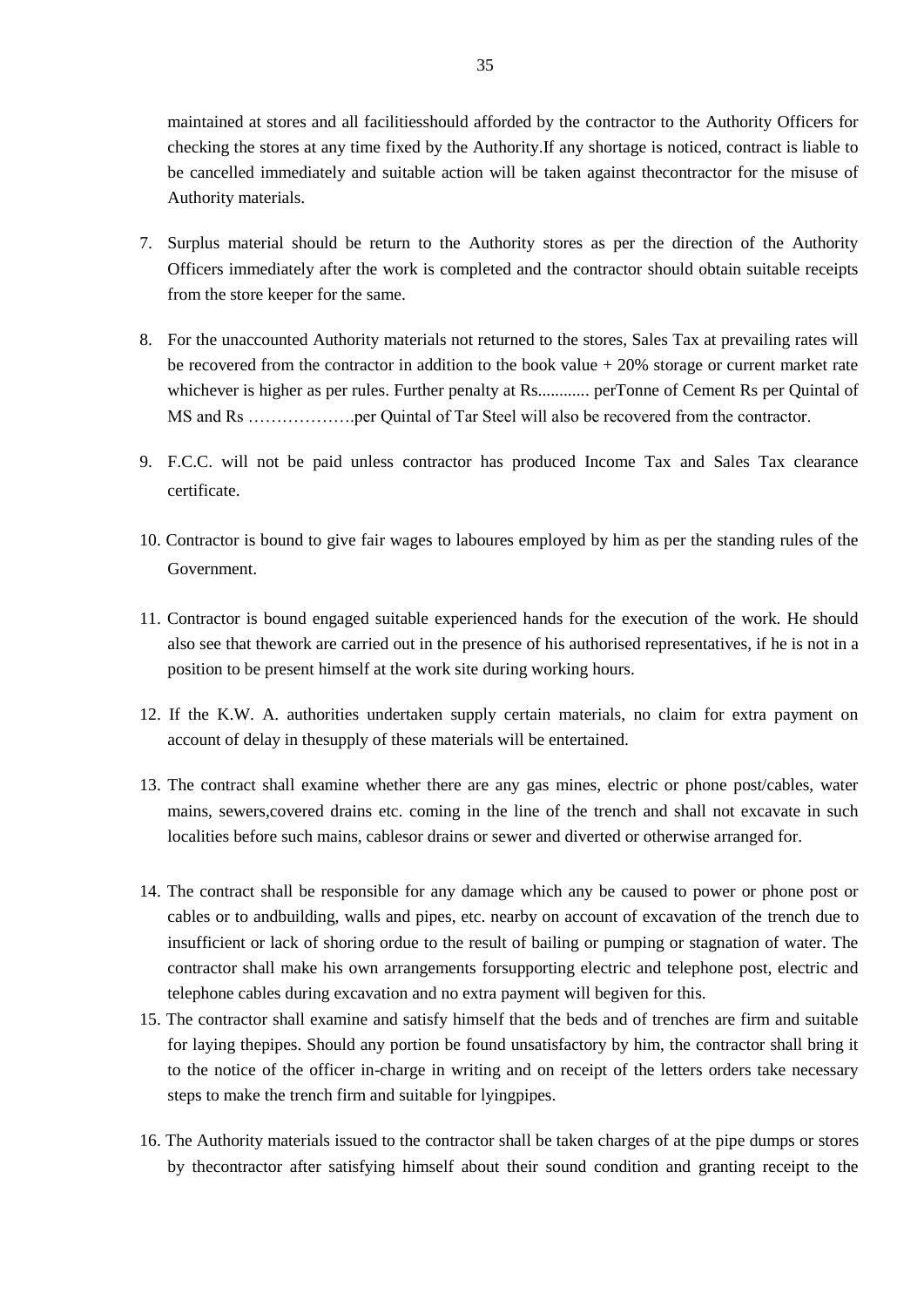officer In Charge of thepurpose of inspecting, weighing or testing the pipes and materials as he shall see fit to do.

- 17. All pipes, special, valves etc. shall be transferred and stored adjacent to their final possession on the work, wherethey are to be used such time as the officer in charge considers proper. This will usually be just before they are to belaid in the trenches as it is not.
- 18. The pipe special valves etc. shall be handled very carefully during loading, unloading, covering .loweringoperations as per the direction of the Authority Officers under their approved modes and with approved implementsand should be satisfied that they are not defective.
- 19. If any of the materials issued to the contractor in good condition become there after damaged before, when or afterbeing placed in the work the contractor for the damage of the rate fixed by the Authority as per rule.
- 20. No payment will be made for additional pumping for bailing out water that may be required due to the fault of thecontractor by way of inefficiency or delay is carrying out the works defective works etc.
- 21. The laid pipe lines should be tested in inconvenient section not exceeding 150 M length at a stretch/ in suitablelength fixed by the Authority. The testing of pipe line has to be done under the immediate presence of the Asst.Engineer and Asst. Exe. Engineer of the Authority in charge and under their directions.
- 22. If test show any defect in the work, such portion has to be redone and got retested to satisfaction of the Authorityofficer at the contractor's cost.
- 23. If for lack of specials after commencing the work, pipe have to be laid with open end, they, have to be closed bywooden plugs at no extra cost by the contractor.
- 24. All other conditions and terms of contract are the same as those current in the Kerala Water Authority.
- 25. All relevant clauses of the specification for earth works trenching, refilling, shoring, receipt, transport and custody or materials conveyance to work site, laying, testing etc. for cast iron AC/PVC pipes in the Madras Detailed Standard Specifications M.D.S.S /CPWD and ISS shall apply to all kind of pipes.
- 26. Where trenching is done, caution board, road flags, and danger light should be provided by the contractor at hiscost as per standard practices details of which are available in the Executive Engineers office.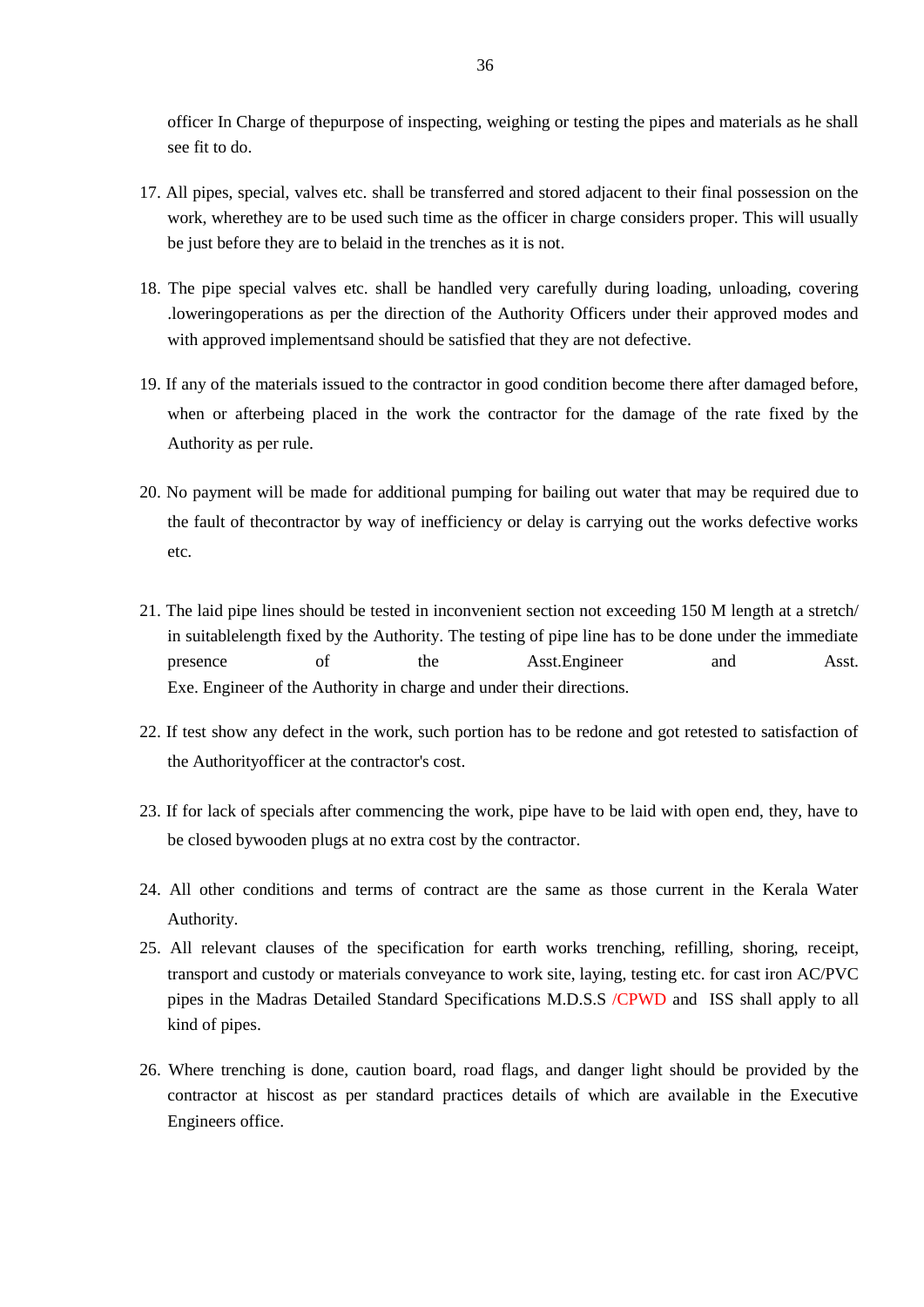- 27. After refilling the trenches, the contractor is responsible for a period of two months to maintain at his cost, the surface of the refilling trenches free of depression, pot holes or other irregularities.
- 28. The CONTRACTOR shall be responsible for the safety custody of all materials taken charge by him subject however to the direction and control of the officer in charge.
- 29. 1% (One percent) bill amount including cost of departmental materials to be recovered toward the recovery on account of construction works "Works" Welfare Fund insisted as per Order No. G / 4 /1990 dated 10-6-1990 of the Chief Executive Officer C.W.W.F.B. (Govt. Endt. 33874/90/LAD dated 24-7-1990) Kerala Workers Welfare Board.
- 30. FCC. for the work of OH Reservoir /GD Reservoir will be paid only after the tank is tested by filling water as instructed by the Dept. officers without any extra cost.
- 31. In addition to other tests as per M.D.S.S/CPWD and I.S.S., cube testing of concrete of R.C.C. work shall be conducted asper relevant I.S.S. without any extra charges.

#### **EXECUTIVE ENGINEER**

### **DECLARATION**

**Name of Work:** of of "*CSME for Industrial connection Work: -Laying 1400m, 63mm PVC Pipe from 90mm Main line at Mudakoottichira junction to the proposed site of Wolkewelle Industries Pvt in Maneed Panchayath* **. ."**

I do here by declare that I am not related to any Officials in charge of the above work or having control over the work.

Date:

#### **CONTRACTOR**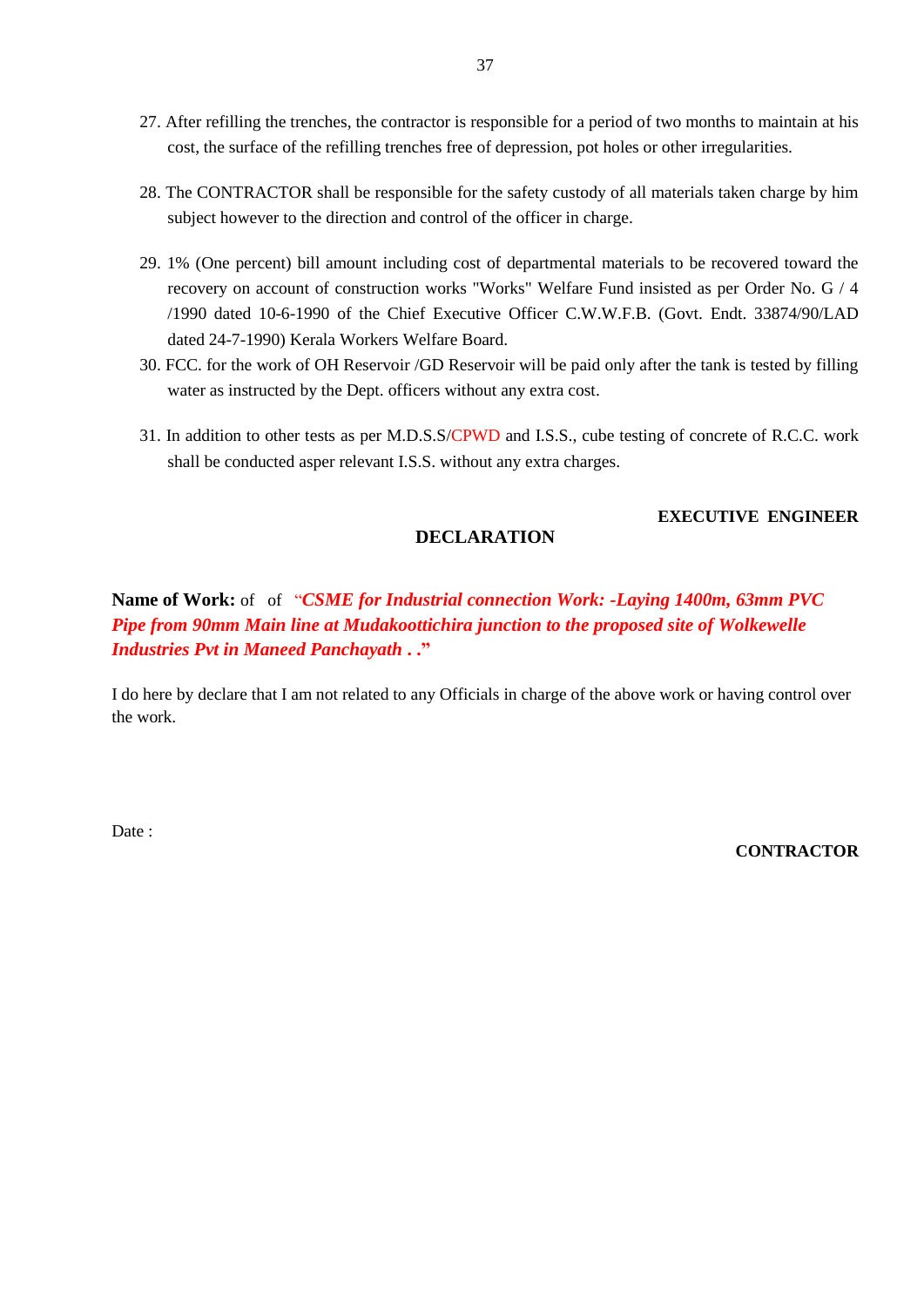# **ANNEXURE FORM OF AGREEMENT**

"Preliminary Agreement entered in to on this……………………………………….…day of …………………………….. (month and year**) Sri Harikrishnan M** , **Executive Engineer P.H. Division, Muvattupuzha** for and on behalf of KERALA WATER AUTHORITY (hereinafter called for the Authority) of the one part and

Sri………………………..……………………………………………………………….…………………… ………… (here enter full name and address of the contractor) hereinafter called the contractor of the other part for the execution of the agreement as well as for the execution of the work of of "*CSME for Industrial connection Work: -Laying 1400m, 63mm PVC Pipe from 90mm Main line at Mudakoottichira junction to the proposed site of Wolkewelle Industries Pvt in Maneed Panchayath* **. ."**

Whereas, the Authority invited tenders for the work as stated above of of "*CSME for Industrial connection Work: -Laying 1400m, 63mm PVC Pipe from 90mm Main line at Mudakoottichira junction to the proposed site of Wolkewelle Industries Pvt in Maneed Panchayath* **. ."**

(here enter the name of the work) by Notification No……………………Dated….......................................in the…...………………..… AND WHEREAS Para 13 of the notice inviting tenders started as follows:

Before commencing work or within a week after the date when the acceptance of the tender has been intimated tohim, the tenderer shall deposit a sum sufficient to make up the balance 5% of the probable value of the contract whichtogether with the amount of the earnest money deposited shall be treated as security for the proper fulfillment of thesame and shall execute and agreement for the work or if he fails to do this or in the case of the contract, maintain aspecified rate of progress (to be specified in each case in the tender schedule) and Security depositshall be forfeited to the Authority and fresh tenders shall be called for or the matter otherwise deposed off. If as aresult of such measures, due to the default of the tenderer to pay the requisite deposit, sign contract or take possessionof the work any loss to Authority results, the same will be recovered from him as arrears of revenue, but should it be asavings to Authority, the original contractor shall have no claim whatever to the difference. Recoveries on this or anyother account will be made from the sum that may be due to the contractor on this or any other subsisting contracts orunder the Revenue Recovery Act or otherwise as the Authority may decide.

NOW THEREFORE THESE PRESENTSWITNESS AND it is mutually agreed as follows:

1. The terms and conditions for the said contract having been stipulated in the said tender from, to which thecontractor has agreed, a copy of which is hereto appended, which forms part of this agreement it is agreed thatthe terms and conditions stipulated therein shall bind the parties to this agreement except to the extend towhich they are abrogated or altered by express terms and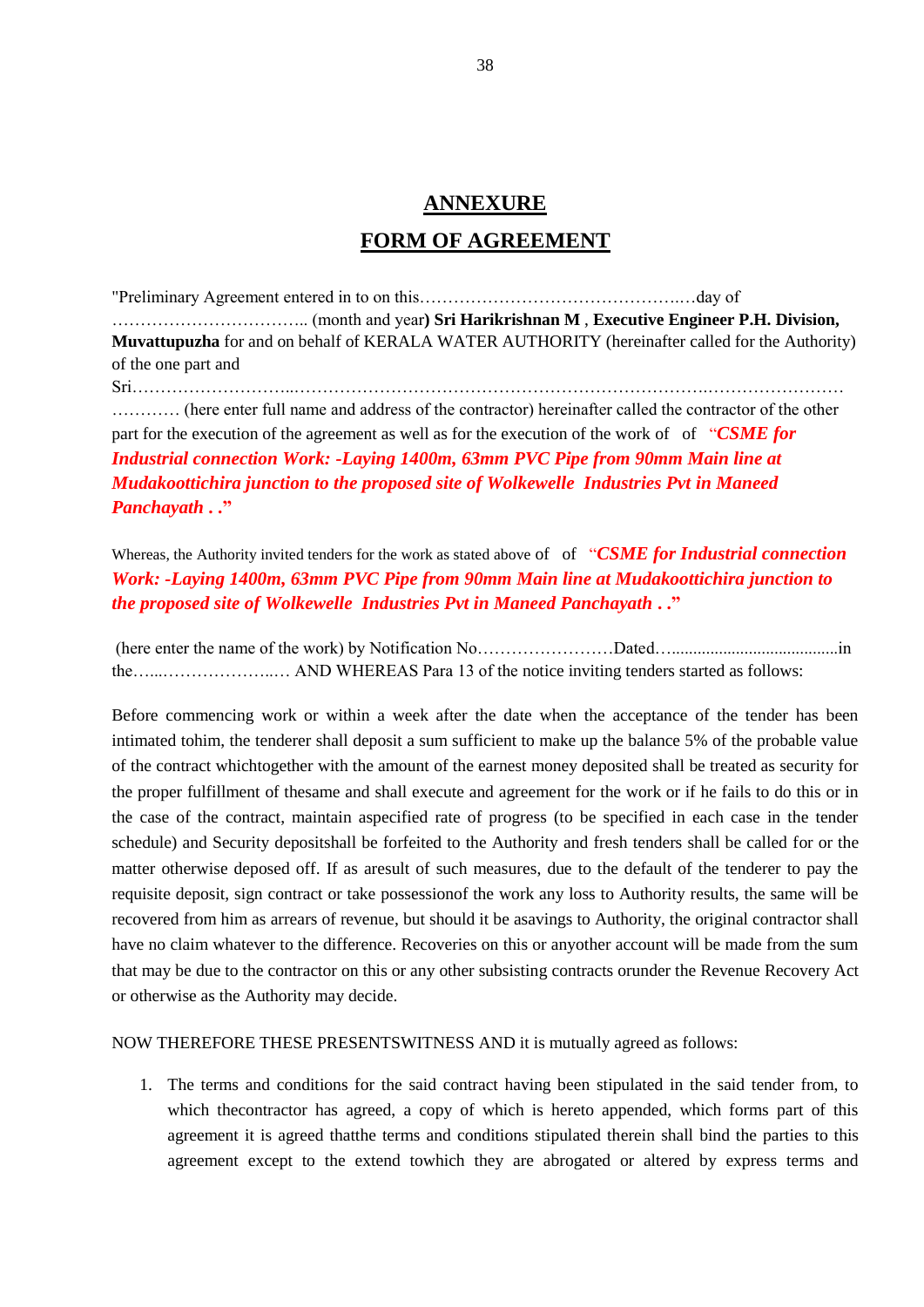conditions herein agreed to and in which respect theexpress provisions herein shall supersede those of the said tender form.

The contractor hereby agrees and undertakes to perform fulfill all the operations and obligations connected with the execution of the said contract work namely of of "CSME for Industrial connection Work: -*Laying 1400m, 63mm PVC Pipe from 90mm Main line at Mudakoottichira junction to the proposed site of Wolkewelle Industries Pvt in Maneed Panchayath* **. ."**

**(**Hereinafter the name of the work) if awarded in favour of the contractor.

- 2. If the Contractor does not come forward to execute the original agreement after the said work is awarded andselection notice issued in his favour or commits breach of any of the conditions of the contract as stipulated inClause 13 of the notice inviting tenders as quoted above within the period stipulated therein the Authority mayrearrange the work otherwise or get it done departmentally at the risk and cost of the contractor and the loss sosustained by the Authority can be realized from the contractor under the Revenue Recovery Act as if arrears ofland revenue as assessed , quantified and fixed by an adjudicating Authority consisting of the Secretary (WaterSupply) Chief Engineer (RS. & G.I) of any other officer or officers authorised by Kerala Water Authority, inthis behalf, taking into consideration the prevailing rates and after giving due notice to the contractor. Thedecisions taken by such Authority, officer or officers shall be final and conclusive and shall be binding on thecontractor.
- 3. The contractor further agrees that any amount found due to the Authority under or by virtue of this agreementshall be recoverable from the contractor from his EMD and his properties, movable and immovable, as arrearsof Land Revenue under the provisions of the Revenue Recovery Act for the time being in force or in any othermanner as the Authority may deem fit in this regard.

IN WITNESS WHERE of **Sri Harikrishnan M , Executive Engineer, P.H. Division, Muvattupuzha**

(here enter the name of the officer of the Authority) for and on behalf of Kerala Water Authority and

Sri……………………..………………………………..…

……………………………………………………...........................................................................(the contractor) have set their hands on the day and year first above written signed by/Sri……………………………………………..................................................................Office/

Officers of KeralaWater Authority.

In the presence of witness:

1.

2.